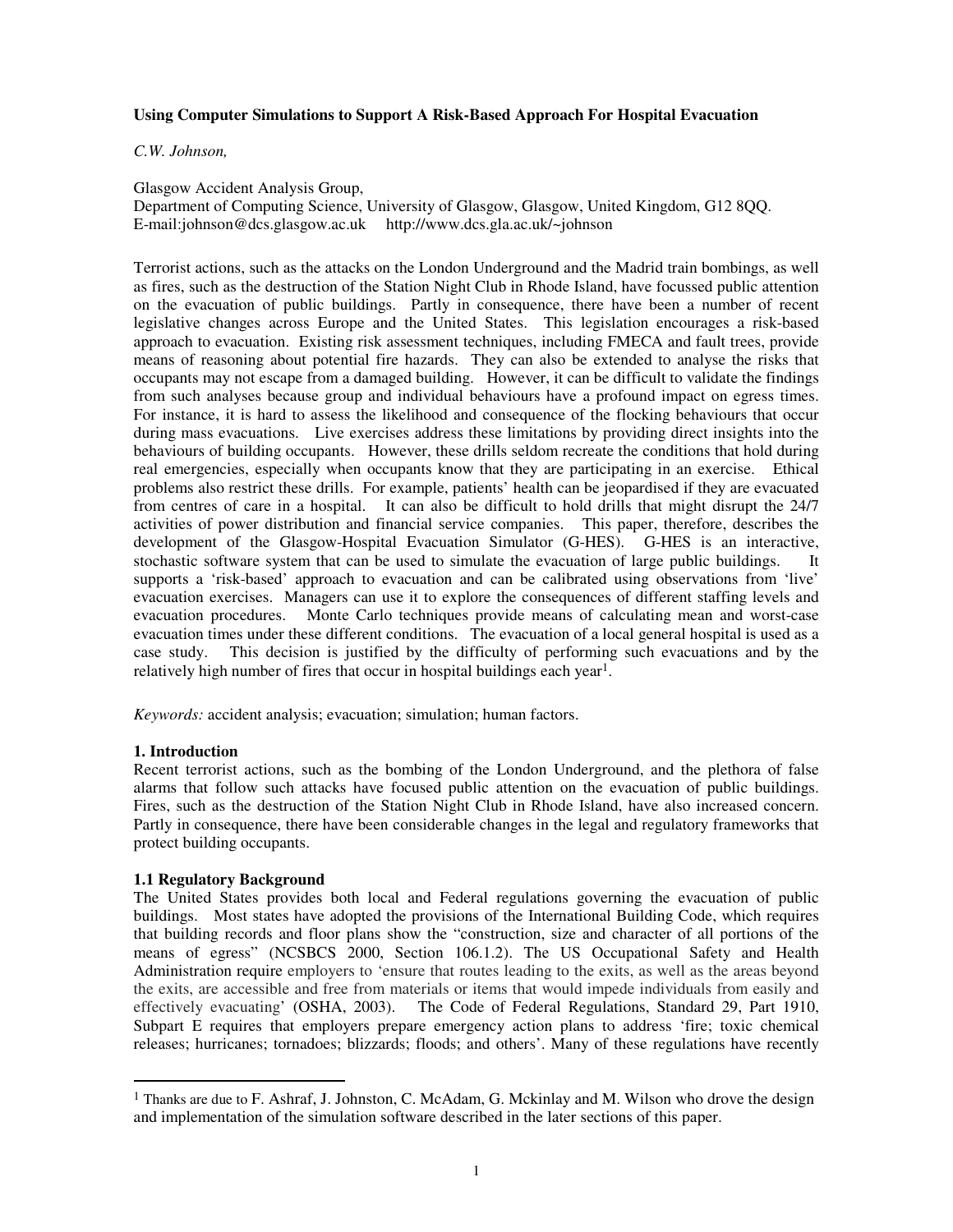been reviewed. For example, the Senate is urging the Secretary of Homeland Security to promote the National Fire Protection Association standard on Disaster/Emergency Management and Business Continuity. This requires that the owners and managers of public buildings conduct 'hazard identification and risk assessment'. The aim is to provide the best means of "instructing occupants to evacuate the building or shelter in place"(NFPA, 2005).

European legislation is also intended to ensure the prompt evacuation of public buildings. Directives, 89/391/EEC and 89/654/EEC, describe minimum standards that should be enforced by legislation in each member state. The UK Fire Precautions (Workplace) Regulations were amended in 1999 to meet these directives. All occupants must be alerted and leave buildings safely in the event of a fire. Employers are responsible for the outcome of any adverse event. The focus of the UK amendment was also to introduce a *risk-based approach* to fire regulations. Building owners and managers must demonstrate that any precautions are appropriate to the likelihood and consequences of any hazard. Evacuation measures could be use to demonstrate mitigation of the potential consequences of an adverse event.

This risk-based approach has been adopted within the provisions that guide the use and management of large public buildings within particular domains. For instance, the 2001 Department of Health guidance covering Scots hospitals includes requirements that "NHS Trusts must have an effective fire safety management system which provides for…means of ensuring emergency evacuation procedures for all areas… means of ensuring that procedures are in place to undertake fire risk assessments throughout the Trust and to monitor these on a regular basis". Individual NHS Trusts must also appoint specialist Fire Officers who can provide technical support and "involvement with estates staff and others, in fire safety audit and fire risk assessments and assisting with reports to management" (NHS, 2001).

Most recent legislation advocates the use of risk assessment to identify the hazards that threaten the safety of public buildings. The development of evacuation plans and the provision of escape routes provide owners and managers with means of mitigating the risk of fire etc. The following sections argue that a risk-based approach should be extended beyond the immediate *causes* of an evacuation to consider the particular hazards that might *prevent* occupants from escaping a building. The evacuation of the World Trade Center has shown us that the owners and managers of large public buildings must consider the possibility that some emergency exits are blocked and damaged whilst others remain open (Johnson, 2005). They must also consider what might happen if it is no longer possible to use the public address systems that are often used to initiate evacuations.

## **1.3 Overview of the Paper and the Proposed Approach**

There is very little practical advice on how to adopt the risk-based approach that has been advocated in Europe and the USA. The owners and operators of large public buildings continue to relay on subjective inspections and walkthroughs both to assess the risks that can lead to an evacuation, such as a fire hazard, and also the integrity of evacuation routes. These informal techniques have been widely criticized in the aftermath of major fires (Johnson, 2005). It can also be difficult to adapt more objective forms of risk assessment to represent and reason about the risks that might complicate the evacuation of large public buildings. Section 2 will show how the gates within a fault tree can be used to identify the conjunctions and disjunctions of basic events to represent the ways in which bottlenecks can arise through poor building design and fire damage or barriers created by temporary structures and partition walls. However, these techniques must be supported by evidence from previous fires and live drills if they are to account for the wide range of human behaviors that have been seen in many evacuations. The lack of national and international databases for evacuation information, especially about the mass of near miss and low severity incidents, restricts the insights that can be obtained from previous incidents. Ethical and practical considerations limit the use of 'live' evacuation drills and exercises. For instance, it can be difficult to conduct these drills in institutions such as banks and hospitals that are intended to provide 24/7 services.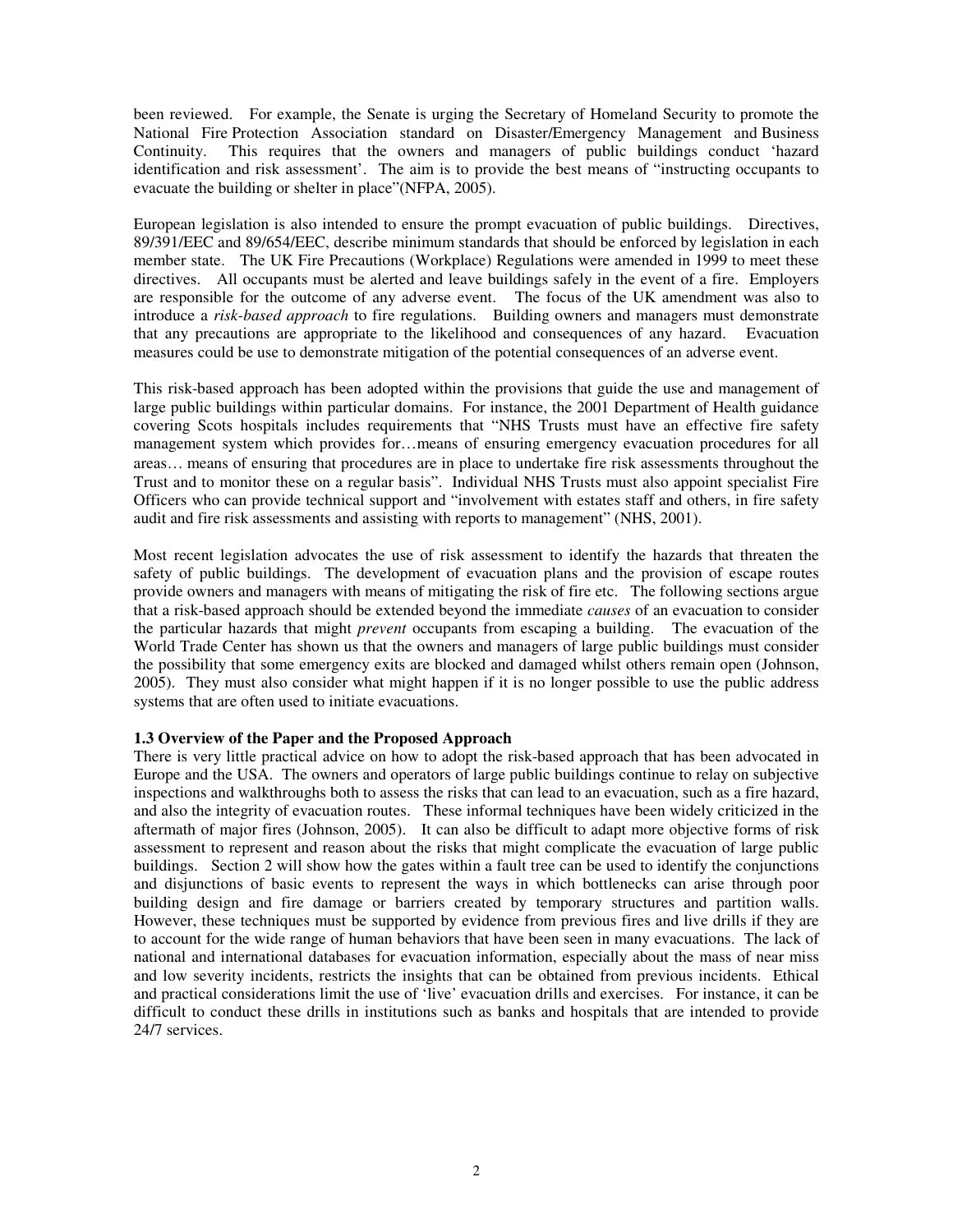

**Figure 1:** Overview of the Approach and Structure of the Paper

This paper argues that computer-based evacuation simulations can be used to supplement live exercises and more conventional risk-assessment techniques. Figure 1 provides an overview of the proposed approach and also sketches the structure of the argument in this paper. As can be seen, the approach begins with a risk assessment, as recommended by the legislation reviewed in the previous section, into fire and other hazards, such as chemical release, that might cause an evacuation. Part of this process will include some consideration of the ways in which improved evacuation procedures will help to mitigate the risks. The output from such an initial analysis can then be used to inform a risk-based approach to evacuation management.

The second stage of the risk based approach to evacuation management, illustrated in Figure 1, uses existing risk assessment techniques, including Fault Trees and FMECA, to map out the ways in which an evacuation may fail. The intention is to identify the most critical hazards, in terms of consequence and likelihood that could prevent egress from large public buildings. It is important to reiterate the difference between this stage and the previous phase that involves more a conventional assessment of the events that trigger an evacuation. For example, occupants can be forced to leave a building from a fire or from terrorist action. However, their evacuation might be impeded in both cases by the inadequate lighting of internal stairwells or by occupant flocking behaviors. This second stage, evacuation risk assessment must be informed by an analysis of previous situations where occupants have been forced to leave similar buildings using accident and incident reports. The objective of this analysis is to identify critical hazard scenarios that will then be the focus for further investigation using software simulation. The analysis can also be informed by insights from 'live' drills, although this may not be possible in new buildings.

The third stage is to develop and run interactive simulations for the building and occupant population being considered. Subsequent sections of this paper will describe a suite of tools that automatically derive these simulations from the CAD/CAM files used by architects. This reduces the costs associated with simulation and also opens the potential to run evacuation simulations before a building is constructed. This simulation stage also relies upon behavioral models for the building occupants.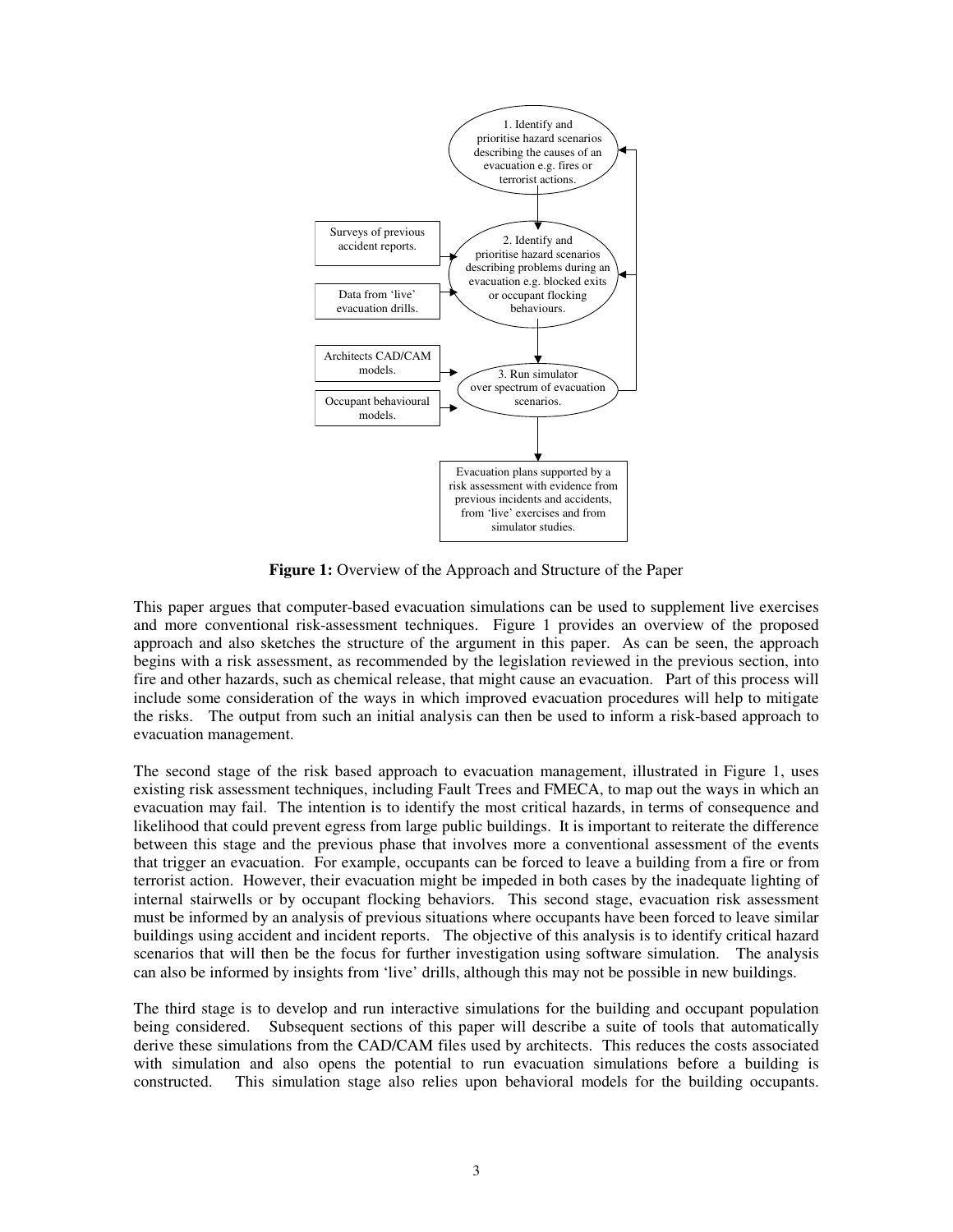Young and assertive individuals will often respond quite differently to, for example, large family groups during emergency evacuations.

Figure 1 describes an iterative approach to evacuation management. Simulations can be shown to many different stakeholders, including building occupants and emergency personnel. These consultations often yield large numbers of additional hazards and evacuation scenarios that must be integrated with any existing risk assessments conducted in the first and second stages. Similarly, annual or monthly existing risk assessments conducted in the first and second stages. evacuation exercises can yield further insights that must be incorporated into the evacuation planning process.

The evacuation of a large, general hospital will be used to illustrate the application of the techniques summarized in Figure 1. The number of fires that occur in hospitals each year justifies this decision. For instance, there are approximately 2,500 major fires in Scots hospitals alone. In the United States, there are 3,500-4,000 fires involving multiple fatalities in nursing and assisted living homes per annum. No accurate records are kept for the number of incidents that lead to the deaths of single individuals. The focus on hospital evacuations is also justified by public concern following particular incidents. The Seacliff Mental Hospital Fire in New Zealand continues to have an impact on the planning of healthcare institutions in that country and remains one of the worst single incidents in their history with thirty-seven deaths. In 2003, 30 patients died in a hospital fire in Belarus while another 10 died in a fire at the Greenwood Health Care Center in Cennecticut, USA. The January 2004 Rosepark Care Home fire in Uddingston killed ten patients and sparked a national debate on the safety of healthcare institutions in the UK. As I write this paper, news has arrived of 17 deaths in a hospital fire in Costa Rica. Public concern is justified even when there are no direct fatalities. For example, a recent arson attack on London's University College Hospital cut off oxygen and power supplies and forced a partial evacuation that placed patients and staff at risk. These events motivated a roundtable into Healthcare Fire Safety, held by the International Association of Fire Chiefs (IAFC, 2004).

Risk-based approaches to evacuation planning pose significant challenges for large hospitals. Many of these institutions rely on a mixture of legacy buildings together with more modern facilities. Further complexity stems from the diversity of patients who are treated in many healthcare facilities. These can include ambulatory outpatients as well as individuals who rely on wheel chairs. It also includes patients who cannot be moved from their beds or who can be moved but only after their care has been transferred to a complex array of mobile monitoring and treatment devices. Complexity also arises from the range of detailed procedures that hospital staff use to ensure that patients are evacuated away from a hazard as soon as possible.

## **2. Identifying and Prioritizing Evacuation Scenarios**

At present most managers and owners identify the hazards that might lead to an evacuation or prevent it from being completed by informal walkthroughs with designated Fire Safety Officers. Paper-based forms provide check boxes to note the presence of particular hazards within a building. For example, these are often used to indicate the obstruction of fire escape routes by non-permanent objects or to indicate the need for additional fire extinguishers. Informal 'walk throughs' are far from ideal. indicate the need for additional fire extinguishers. Confirmation bias occurs when inspectors consistently identify the presence of particular hazards but also consistently miss other hazards when they work together. Organizational bias occurs when the managers and operators of a building act to influence the outcome of a walkthrough by promising actions, such as the removal of obstacles, before a report is published. Individual bias occurs when inspectors promote particular concerns beyond the level that might otherwise be justified for a particular hazard. Many of these problems remain hidden until an evacuation occurs because the judgments made during a fire inspection are not usually supported by detailed evidence from previous fires or evacuation exercises. The gradual introduction of the risk-based approach has also created a situation in the UK and in the US where managers have introduced rolling-plans of inspection across large portfolios of buildings. Changes in building occupancy create a continual need to go back and re-inspect areas that were considered only a short time before. This can lead to further disagreement where practices that were safe in a previous inspection may no longer be acceptable under new operating conditions.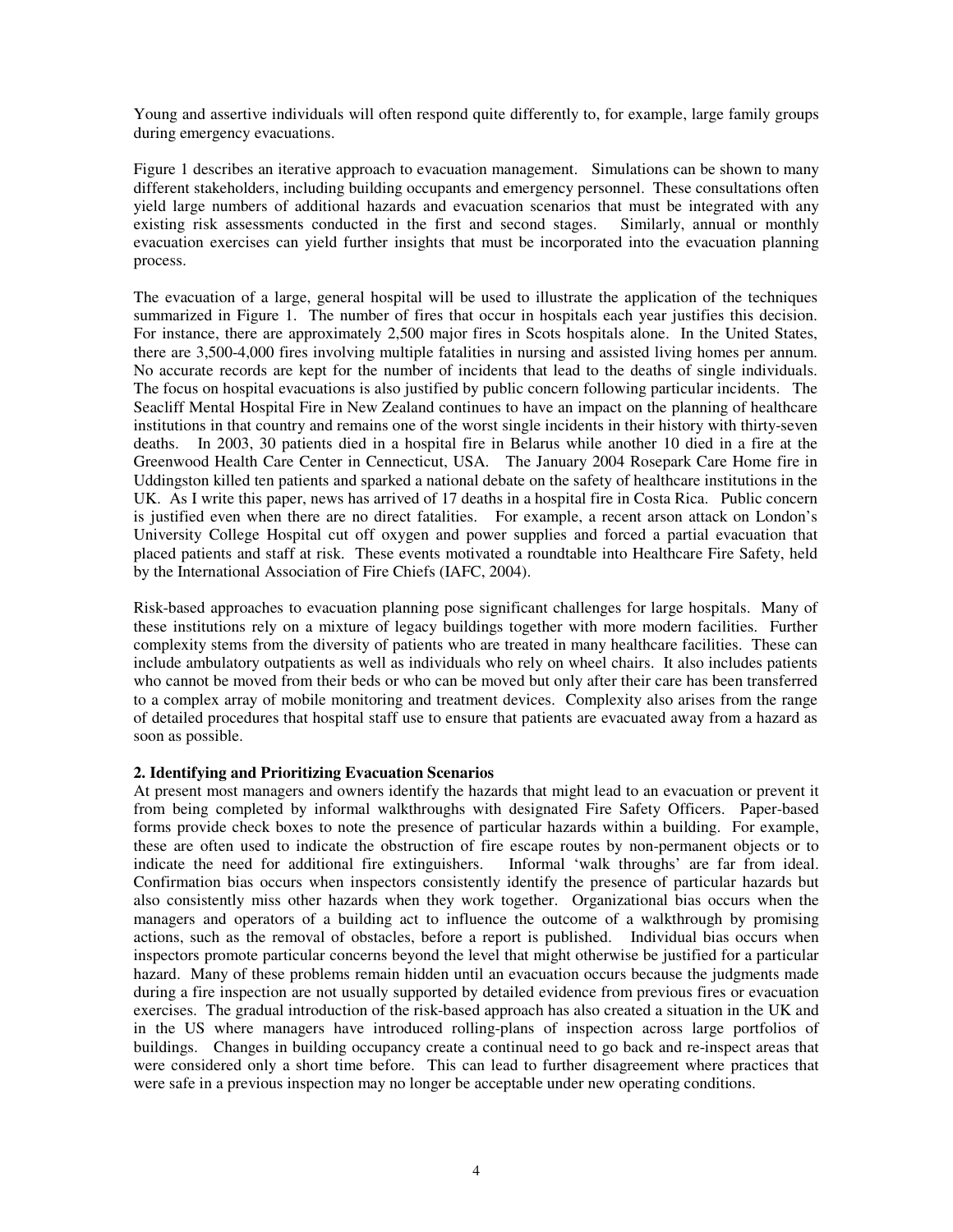A number of groups have advocated risk assessment to counter the perceived weaknesses of unstructured, techniques for analysing fire hazards in public buildings (Chamberlain, Modarres, Mowrer 2002, US National Fire Protection Association, 2004). However, most previous research focuses on subjective risk assessment for the events that trigger evacuations, such as fires or terrorist action. There is little quantitative work on assessing the risk of different evacuation scenarios. Existing techniques, such as FMECA or Fault Trees, could be used. Table 1 illustrates the FMECA approach using column headings based on those in US Military Standard Mil-Std-1629A. As can be seen, analysts must identify the various sub-systems that support an evacuation. They must then identify the causes of the various failures that can affect these systems. For example, a sprinkler system can help evacuations by reducing smoke levels and can buy additional time for an evacuation by limiting the growth of a fire. Such support can be jeopardized if the aprinklers' water supply blocked.

| Evacuation of Area 1: Treatment Rooms |                                 |                                                       |                                                        |                                                                                       |                                                                                                                            |                                                                                                                                                     |                        |
|---------------------------------------|---------------------------------|-------------------------------------------------------|--------------------------------------------------------|---------------------------------------------------------------------------------------|----------------------------------------------------------------------------------------------------------------------------|-----------------------------------------------------------------------------------------------------------------------------------------------------|------------------------|
| Ref                                   | System/<br>Equipment<br>Failure | Cause                                                 | Effect                                                 | Detection                                                                             | Mitigation/<br>Compensation/<br>Safeguards                                                                                 | Overall assessment                                                                                                                                  | Overall<br>criticality |
| 1A                                    | Sprinkler<br>system             | 1. Blocked                                            | Water<br>cannot be<br>discharged<br>through<br>system. | Pressure<br>diagnostic<br>tests.                                                      | Clean system using<br>steam/pressure.<br>Possibly consider<br>redundancy.                                                  | Sprinkler system<br>failure from<br>evacuation<br>perspective may<br>prevent clearing of<br>smoke and decrease<br>time available for<br>evacuation. | <b>B.</b>              |
| 2A                                    | Evacuation<br>corridor          | 1.<br><b>Bottleneck</b><br>caused by<br>trip or fall. | Stampede<br>and possible<br>crush<br>injuries.         | Fire officers<br>monitor<br>egress of<br>personnel and<br>patients from<br>all areas. | Review evacuation<br>routes. Ensure<br>supervision of egress<br>at key points offering<br>assistance to some<br>occupants. | Critical in areas<br>where many<br>occupants meet at<br>same time, eg<br>stairwells $\&$<br>landings.                                               | A.                     |

# **Table 1:** Example FMECA for a Hospital Evacuation

Table 1 also illustrates some of the changes that must be made if FMECA is to be used to consider the wider hazards that can arise during an evacuation. The final row considers the problem of a bottleneck in an evacuation corridor that can be caused when occupants stumble and fall during an emergency. It would be unusual to consider a corridor as a 'system' within other forms of FMECA. However, the application of the approach to building evacuations forces the analyst to consider the layout and operation of such escape routes as a primary concern. A number of issues remain. For instance, Table 1 also includes a criticality assessment. The product of likelihood and consequence determines this in the usual manner. However, any assessment of these two factors depends upon a large range of different environmental and contextual factors. The likelihood would depend upon the number of people in the building. It would also depend upon their distribution and their average speed. These issues, in turn, determine whether large numbers of people will reach any particular bottleneck at the same time. The severity of any consequences depend on a similar broad range of factors such as the age and physiological condition of the occupants, the speed they were travelling, whether they were panicking, whether there was smoke etc. One approach would be to associate the most plausible worst-case criticality with each row in an FMECA evacuation table. In order for this approach to contribute to future evacuations it is important to identify those locations in a building where the 'plausible worstcase scenarios' are likely to occur. This would then enable managers and occupiers to re-design the layout of evacuation routes or, for instance, to deploy additional fire officers.

Fault Trees can be used to focus more on the likelihood of evacuation hazards. Each of the causal factors in Table 1 could be considered within the disjunctions and conjunctions of such diagrams. This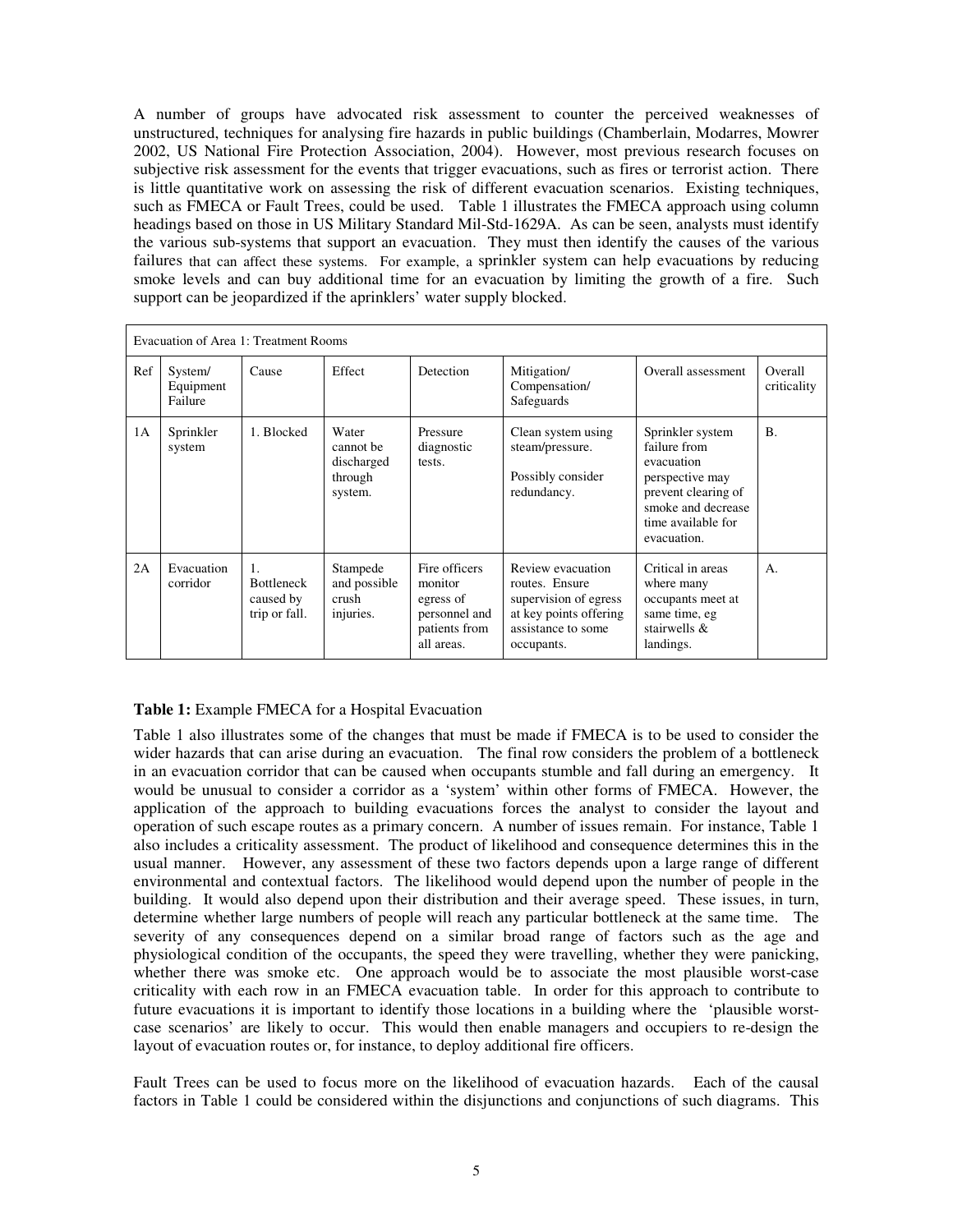approach offers a number of advantages because inspectors can use the resulting diagrams to explain the reasons why they are concerned about particular hazards during an evacuation. Figure 1 illustrates an evacuation Fault Tree. As can be seen, crush injuries can occur given that a building occupant falls to the floor and they are in an 'at risk' group, such as the elderly. Such falls can occur if an evacuation route is obstructed or the visibility is poor. Fault tree diagrams can also be used to identify appropriate mitigation techniques for each of the factors that contribute to the likelihood of an evacuation hazard. Building managers might provide additional emergency lighting, luminous handrails and step indicators in areas where smoke accumulates. Additional fire officers might also be recruited to guide 'at risk' residents to appropriate exits.



**Figure 1:** Example of an Evacuation Fault Tree

The application of Fault Trees to support a risk-based approach to the evacuation of public buildings raises a host of further questions. For example, many of the most powerful applications of Fault Tree analysis rely on the propagation of failure probabilities through the tree to help calculate the likelihood of a top-level adverse event. This can be fairly straightforward for some events. For instance, building investigators can survey the population of occupants to determine the likelihood of an individual being 'at risk' of severe injuries during a fall. Previous studies of different fires can also be used together with an analysis of building contents to estimate the likelihood that a fire might result in low visibility conditions. However, it is unclear how to calculate the likelihood of an 'evacuation route being obstructed' within a hospital given that such obstructions continue to occur even though regular inspections are conducted and procedures are drafted to avoid such hazards. Many of the organisational and individual biases that affect ad hoc walkthroughs will also influence attempts to obtain evidence for the likelihood estimates in evacuation Fault Trees.

The key issue here is that most existing risk assessment techniques provide a high-level structure or template for arguments about the risks associated with particular hazards. They do not provide a panacea for the host of more detailed problems that arise when conducting a risk-based approach to evacuation. These techniques are useful because they provide analysts with a high-level means of identifying important hazards, including obstructions and reduced visibility. They cannot easily be used to assess the likelihood and consequences of relatively small changes to the geometry or functions conducted in areas within complex public spaces.

## **2.1 Insights from Previous Accident and Incident Reports**

It is important that the managers and operators of large public buildings learn as much as possible from previous adverse events. For example, it is relatively uncommon to witness panic. Disbelief is a more frequent response to an initial warning about an adverse event. Occupants often attempt to establish the credibility of a warning by asking colleagues or members of staff (Bryan, 1982). There is also a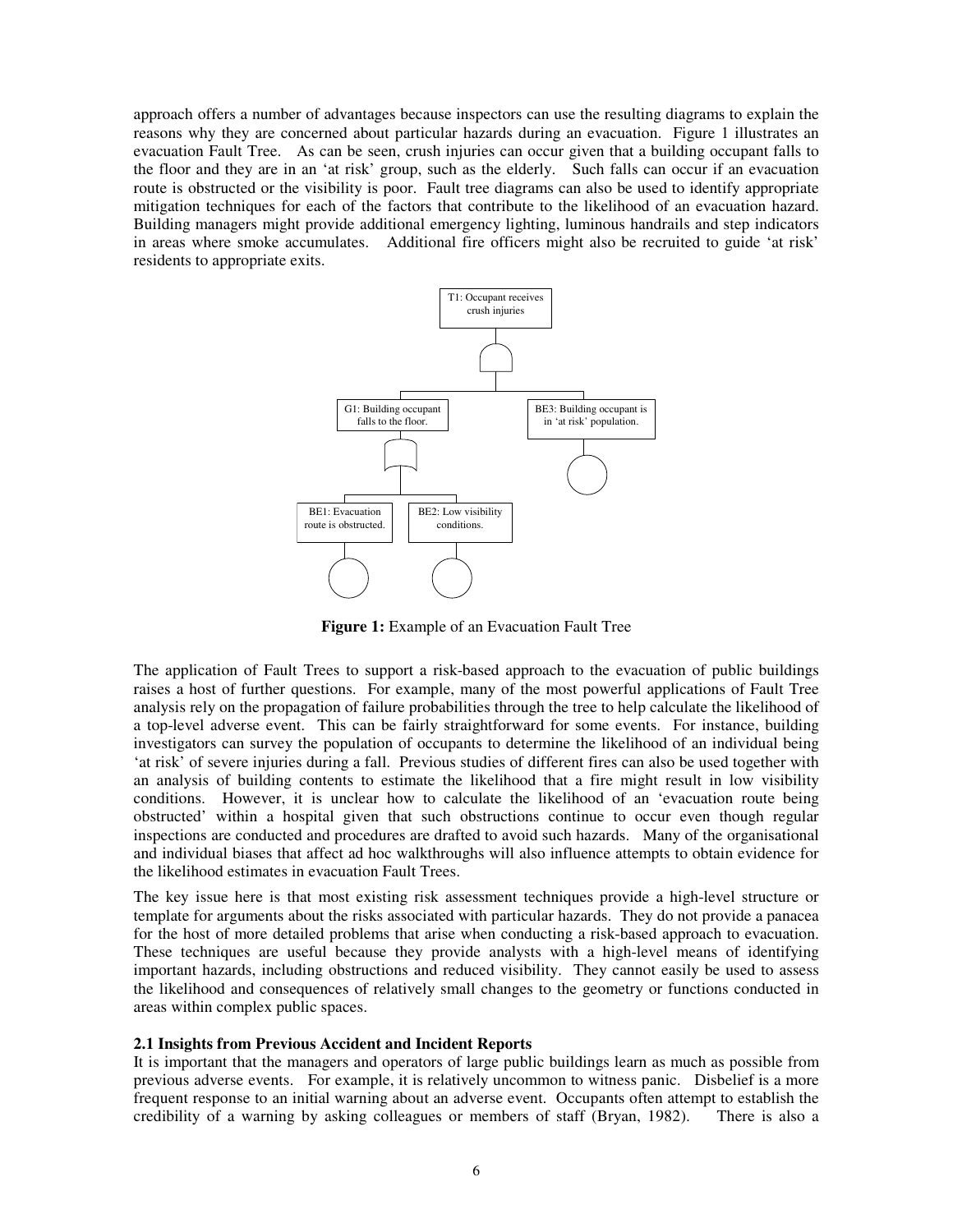tendency to ignore any warning if there is conflict or ambiguity. For example, building occupants will delay an evacuation if an audible alarm is not located within their immediate vicinity. Such general findings can be confirmed by specific investigations into previous hospital fires. Edelman et al (1980) analyzed the evacuation of a nursing home and stressed the impact that previous false alarms had upon occupant behavior. The alarms were ignored until several patients began to shout 'fire'. Only one psychiatric patient showed symptoms of panic during the evacuation. There are further common factors between hospital evacuations and emergency response in other buildings. Proulx (2001) describes how many people ignored fire exit signs and rushed back in the direction that they had used entered a terminal at Munich Airport. Similarly, two people were killed in the evacuation of the Lowenbrauskeller when the majority of occupants walked part 8 emergency exits to reach the main entrance. The 2003 fire in Rhode Island's Station nightclub provides a further example. Most of the 300 customers retraced their steps back to the main exit. Those who reached this area had to force their way through a bottleneck created by a ticket booth leading to numerous crush injuries. Edleman et al (1980) describe a similar evacuation strategy for the staff in the care home fire. 95% (85) of the patients on the affected floor were led down a single staircase even though three others were available. This staircase was the normal route used by staff and patients between the two floors. The other three were evacuation routes and were fitted with entry alarms, hence there was a reluctance to use them even when the fire justified this. In consequence, the evacuation took longer than expected by the building designer and by the Fire Officers who were involved in the certification of the building.

Reports into the causes of hospital evacuation are published in two formats; aggregated information about minor incidents and detailed reports into major investigations of single adverse events. A recent US Food and Drugs Administration report into fires involving electrically powered hospital beds can illustrate aggregated information. The likelihood of any individual hospital experiencing one of these fires is relatively low. However, regulatory agencies such as the FDA collect this information in order to ensure that lessons learned in one organization can be passed to others. Their records revealed that this hazard accounted for over 100 fires in less than ten years. Approximately 25% of the reports failed to identify any particular cause for the smoke or flames that were observed. The remaining 75% were due to motors overheating, overheating of bed capacitors, arcing at the plug and wall plate due to poor fit, plug damage etc.

Aggregate studies of previous incidents are useful because they provide insights into trends that can only be detected as a regional or national level. However, they are typically targeted at the causes of fires and rarely yield specific insights into particular evacuation procedures. This information is, typically, easier to extract for more detailed reports into individual adverse events. For example, the US National Fire Protection Association (1993) has published a summary report into a hospital fire in Booklyn. This illustrates the evacuation problems that arise when fires are triggered by causes similar to those described in the FDA aggregate report, cited above. In this case, a fire quickly ruptured the oxygen hoses that were being used to treat a patient. The hoses were directly attached to wall outlets and the resulting free-flow of oxygen fed the resulting fire. Large amounts of smoke were forced into the hall and throughout the patient floor. A relatively small fire, therefore, escalated far more quickly than might otherwise have been the case. It also forced the evacuation of larger numbers of people than might have been expected in a residential setting given the close proximity of large numbers of bed-bound patients within the hospital wards.

This example illustrates the complex nature of hospital evacuations that force managers and staff to make detailed plans for the various scenarios that have been mentioned in previous sections. Nurses and Fire Officers may have to delay the evacuation of patients in order to find the time necessary to prevent a fire from spreading. In this case, staff may be diverted from evacuations to close the pipeline zone valves that control oxygen enriched treatments. The level of detail that is necessary in evacuation scenarios can also be illustrated by this example. Nursing staff must consider the consequences if they close the valves that control the oxygen flow to patient's rooms. Such actions will reduce the amount of oxygen feeding a fire; it will also cut off the oxygen supply to other patients within the affected zone. Residual pressure in the pipeline will often allow a short interval before a patient's treatment will stop completely. This provides nursing staff with the opportunity to make alternate arrangements, for instance using bottled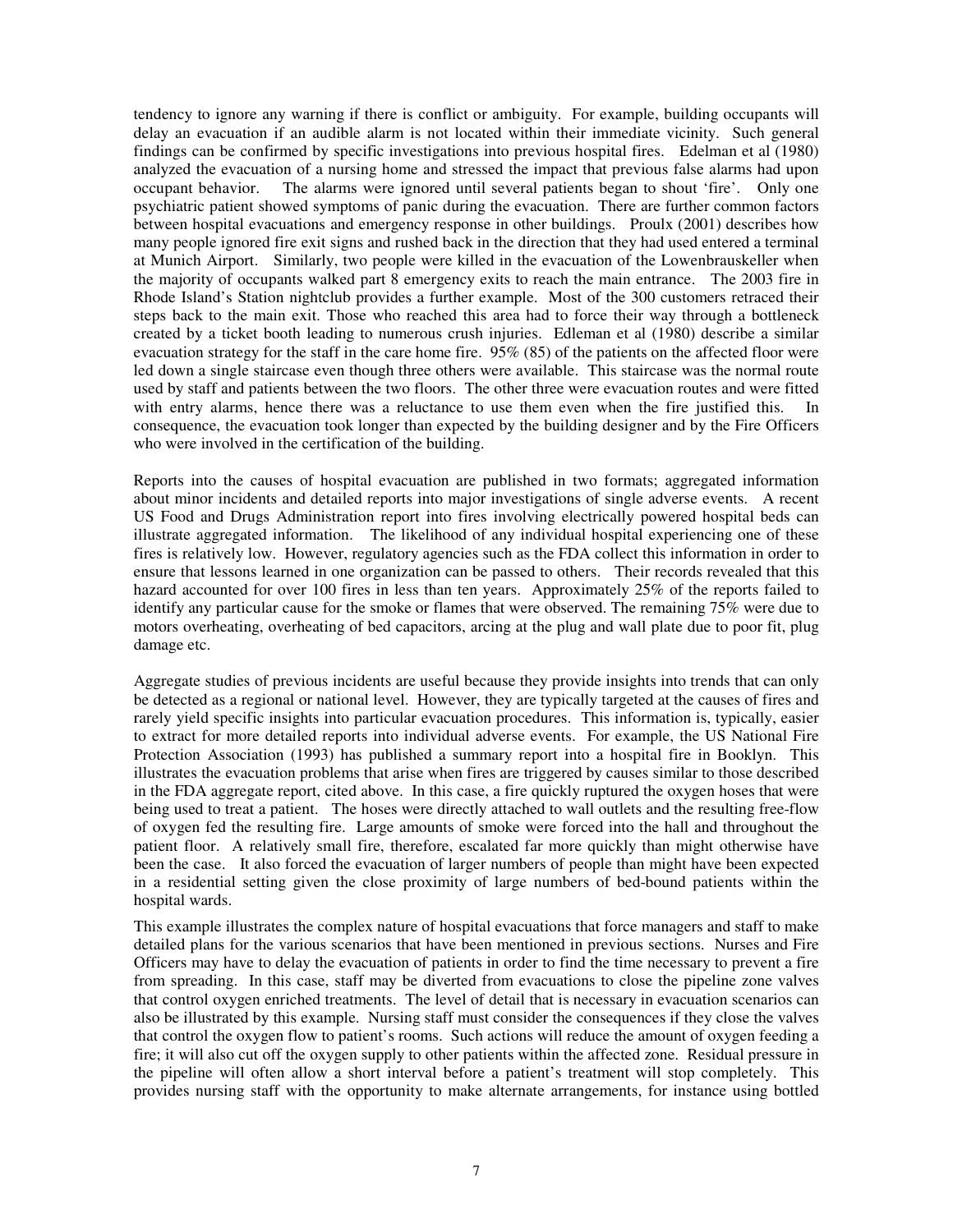oxygen supplies. However, these also create hazards if they are stored on floors where a fire has been detected.

A similar fire caused by smoking materials in a patient's bed led to the deaths of five patients in a Virginia hospital (NFPA, 1994). This incident is typical of many in well-prepared hospitals. The building itself was constructed from fire-resistive materials. Hospital staff had also been well trained to respond to such emergencies. However, smoke spread into concealed spaces about the ceilings of the patients' rooms and several factors combined to prevent a prompt evacuation. These can be summarised as follows:

- Delayed fire discovery. Staffing levels drop at night and this can increase delays in detection. Staff also will often be preoccupied with other tasks. Many hospitals, especially in legacy buildings have areas in which fires can break out, such as linen closets and equipment stores. Many of these areas cannot easily be covered by accurate fire detection technology and are not easily inspected by busy clinical staff.
- Delayed communication with emergency services. The system connecting the hospital alarm to the local fire department had been taken out of service. Such equipment problems are typical in many health related organisations where direct patient care is often seen as the primary objective and issues such as fire safety are paradoxically seen as having a secondary importance.
- Oxygen enriched environment. The severity of the fire when it was discovered and the rapid development of untenable conditions. The Virginia hospital fire is typical in that many hospital fires rapidly develop to threaten the safety of large numbers of patients. The role of oxygen and other volatile gases has been mentioned above. In addition, many of the doors that connect patient rooms and wards to corridors are deliberately left open. This can occur even for fire doors. Wedges can be used to help patients call for attention from busy nursing staff. Open doors assist ventilation in legacy buildings. Door can also be wedged open by busy staff as they clean rooms or distribute equipment and supplies.
- Complex building design. Hidden areas between individual rooms helped to propagate fire and smoke. Again, this is typical of many legacy buildings where, for example, false ceilings have been introduced into Victorian hospitals. Ventilation and cabling ducts can also introduce hidden transmission routes. It is important not to underestimate the impact of such passageways. In this Virginia fire, one patient died far away from the seat of the fire while many others survived. Such 'hidden' transmission routes may also force staff to consider evacuating areas that are well beyond the immediate vicinity of a fire.
- Lack of sprinkler system. Finally, the report into this incident criticised the lack of a sprinkler system in the room where the fire began. Such systems delay propagation and buy extra time during an evacuation. However, as with many other aspects of hospital evacuation, there are cost-benefit trade-offs if a sprinkler system is used when patients rely on sensitive electrical equipment to provide vital support.

The Virginia incident illustrates how reports into previous hospital fires can be used to guide the identification of evacuation scenario that other hospitals use during drills and exercises. These reports can also be used to identify the likely consequences and hence provide direct evidence in support of particular risk assessments. However, hospitals are extremely complex buildings. The hazards vary according to the layout and function of different areas. It is, therefore, critical that Fire Officers consider a broad range of reports rather than attempting to generalise too widely from a narrow range of examples such as the Virginia and Uddingston incidents. For example, it is far easier to initiate the evacuation of patients from their rooms and wards than it is to respond to fires in an operating theatre. The US Joint Commission on Accreditation of Healthcare Organizations (2003) estimates that there are 100-200 of these fires in the US each year. The risks of fire again include an oxygen-enriched environment with a wide range of possible ignition sources including lasers and cautery units. However, evacuation can be hazardous both for staff and for patients who typically require intensive care whilst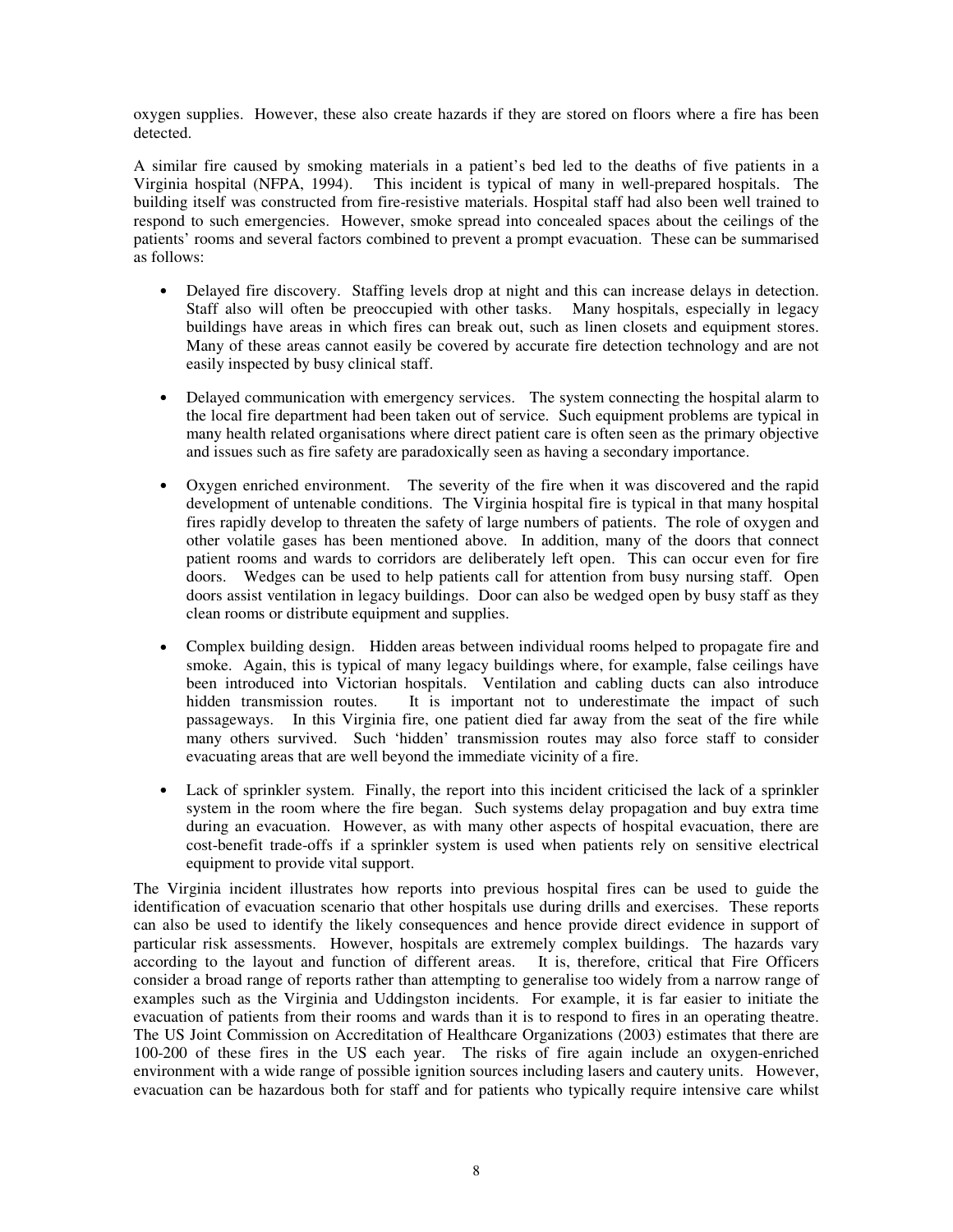under sedation. Specialist training is required in order to use hand-held fire extinguishers and fire blankets in sterile environments.

The way in which the JCAHO have to estimate the number of surgical fires in the US raises another important issue; there are no national or Federal registers that provide a central record for most of these events. In Scotland, for example, it is a requirement that all National Health Service organisations report fires involving death or serious injury to the Health and Safety Executive. They must also report fires involving death, serious injury or damage on a large scale, to the Department of Health. This focus on relatively serious incidents limits feedback on less serious events that can provide insights into successful evacuation techniques. Between 1994-2001 only 6 reports were made. 5 involved patients smoking and 1 involved 'willful' fire raising (NHS, 2001). It can also be difficult to access information about more serious events; which are often subject to litigation. In consequence, Fire Officers rely on 'war stories' and informal anecdotes that are passed by word of mouth during periodic meetings and evacuation training sessions. This contrasts strongly with the legal reporting requirements that govern the failure of the devices that cause fires in healthcare settings.

#### **2.2 Insights from Evacuation Drills**

Many evacuations in response to minor incidents and false alarms are never reported. In the absence of suitable national and international exchange mechanisms, analysts must rely on live drills and exercises to provide insights into their evacuation strategies. These exercises also play an important training role by providing staff with an opportunity to rehearse and coordinate their response to an adverse event. This creates a circular problem. Drills are used to identify potential problems in an evacuation. However, it is important to anticipate potential problems that can arise during an evacuation so that they are scripted in such a way that staff are challenged to respond to these problems. In consequence, many organizations with a strong safety culture will use evacuation drills in an iterative manner. Subsequent exercises are designed to test weaknesses that have been exposed in previous drills (Johnson, 2005).

It is important to illustrate the scale and complexity of evacuation exercises in hospitals. For example, a US hospital recently conducted 3 mock fire drills during a 6-week period. One scenario started when the tip of an electrosurgical pencil that had not been placed in a holster ignited a drape or cover (McCarthy and Gaucher, 2004). Staff members rapidly removed the cover from the patient by throwing it on the floor and using a fire extinguisher. Other colleagues were informed of the fire. At this point, however, the staff running the simulation intervened to inform them that the fire had spread. A senior nurse began to coordinate the evacuation of operating room staff. There was initial confusion about the best way to transport the patients to a triage point. Partly as a result of this several adjacent rooms were evacuated at the same time causing temporary gridlock in the corridors. This evacuation drill simulated the movement of intubated patients using the operating room bed with a bag-valve mask. The exercise also required staff to move individuals with open incisions. Wounds were packed with sterile, saline-soaked laparotomy sponges and then covered with sterile drapes. The evacuation scenarios were also scripted to determine whether staff knew which items of equipment needed to be evacuated with their patients. They had to collect enough instruments to close the incision even though the evacuation plans provided for sterile equipment to be available in the triage area. Staff were also supposed to know that it was not necessary to transport the anaesthesia machine with the patient.

Debriefing sessions were held after each exercise and enabled staff to provide additional information about a wide range of problems. Evacuations did not always proceed in an orderly fashion. Some staff were unsure about how to use a check sheet describing the key tasks for coordinating an emergency response. There were delays in calling for backup when both the patient and the anaesthetist were 'injured' during the exercise. Debrief sessions also helped to identify problems that were not always visible to the organisers. For instance, one anaesthetist said that they would have evacuated a patient using the back door of the operating theatre. This exit opened onto a steep incline above a busy road. The hospital was then able to respond by posting additional guidance to staff in that area, including signs on the doors that discouraged their use as an evacuation route.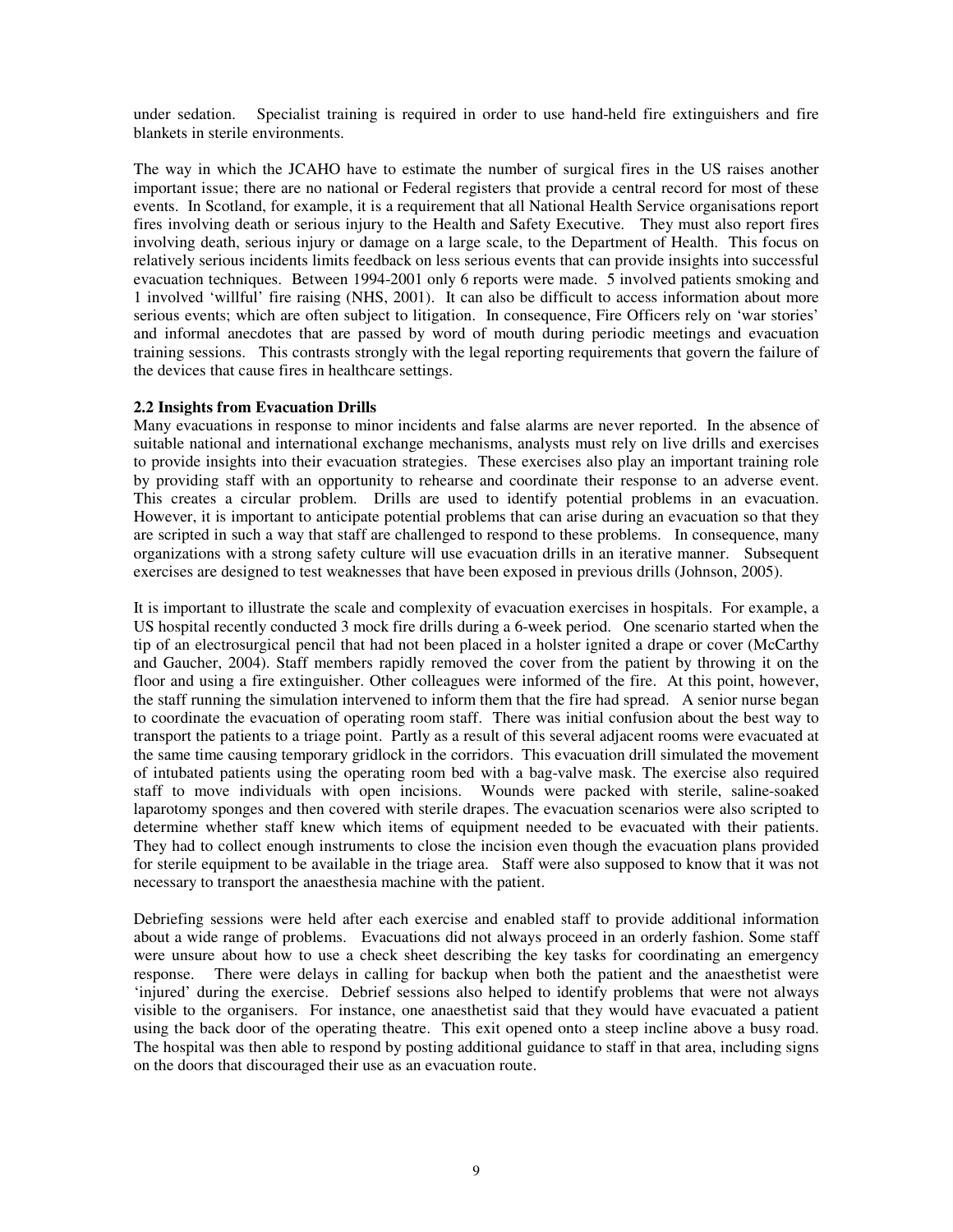These exercises also provided information on more 'systemic' problems. For example, the hospital paging system played a central role in coordinating the emergency response. During the exercises, it emerged that many announcements could not be heard. Staff then had to either contact the desk issuing the calls or leave their posts to seek further clarification. It also emerged that no one was sure what would happen if it were to be damaged. As a result of these exercises, changes were made in the way that messages were sent around the hospital. A messenger position was opened and plans were made to distribute walkie-talkies in case the existing communications infrastructure was compromised during an adverse event.

#### *Evacuation Procedures in the Case Study Hospital*

These exercises provide staff with the opportunity to practice complex evacuation procedures. For example, the hospital that forms the case study in this paper exploits 'horizontal evacuation'. Staff move patients from a hazardous area to a place of safety on the same floor, for instance behind fire resistant doors and walls. Only if the situation worsens significantly will they consider moving patients to other floors and eventually out of the building entirely. The evacuation follows a predetermined plan in which staff must first locate the source of any hazard and then ensure that the proposed destination will keep them free from any immediate danger until the emergency services can arrive. This implies that the destination must be more secure that the area from which a patient is being moved. It is also important to continue to ensure that there is a protected route from the place of safety to an exit from the building. Different classes of occupant raise different concerns during an evacuation. Patients in immediate danger must be moved first. Some assessment may have to be made about whether the risk of moving the patient is greater than the risk posed by the fire or other hazard. Non-ambulatory patients can, typically, be considered before ambulatory patients and visitors. Wheel chair patients are grouped together and then taken to a place of safety by teams of nursing staff. Staff can lead groups of more mobile patients to safety in a single journey. Patients must be taken to a place of safety that does not impede the ingress of emergency personnel. This is important because there is a danger of injury as equipment and people move in to tackle a fire or similar hazard.

Even this superficial description should illustrate the additional complexity that such evacuations can pose beyond the normal workplace drills that most people will be familiar with. However, these drills can be vital in gathering information about the time that is required in order to complete an evacuation. For example, each ward in the hospital appoints one person to coordinate the evacuation. Their performance can vary widely according to the level of staffing and the mix of patients they have to care for. Drills have shown that it takes three people around five minutes to disconnect patients from fixed equipment and reconnect them to mobile monitoring units etc. It can take up to fifteen minutes to transfer a conscious patient from a bed into a wheelchair. Once patients are ready to be moved, drills provide further information about the time required to evacuate them to a place of safety. For example, in most floors in our case study hospital it is possible to find refuge within approximately twenty meters of each patient's room. On average it takes staff seventy seconds to move a patient from various locations within their room to a place of safety. It takes a further thirty seconds for staff to return to the patient's room to collect someone else. This would occur if several wheelchair patients have been grouped together for evacuation.

Previous sections have argued that there is a great need for healthcare institutions to share insights provided from previous evacuations. However, the utility of this information is limited because evacuation procedures vary between healthcare institutions. In particular, different patient profiles will influence the evacuation techniques that are used. For example, Wisconsin like many other US states urges staff not to use the 'horizontal' evacuation techniques described for the case study hospital when evacuating 'Intermediate Care Facilities serving persons with Mental Retardation'. Evacuations should move all patients outside the building; 'this is required, regardless of building construction certification' and such a facility 'may not use defend in place methodologies' even during evacuation drills.

#### *Limitations of Live Drills and Exercises*

As mentioned, 'live' evacuation drills serve a double purpose. They can be used to establish that minimum evacuation times continue to be met. This is important because fire exits can be inadvertently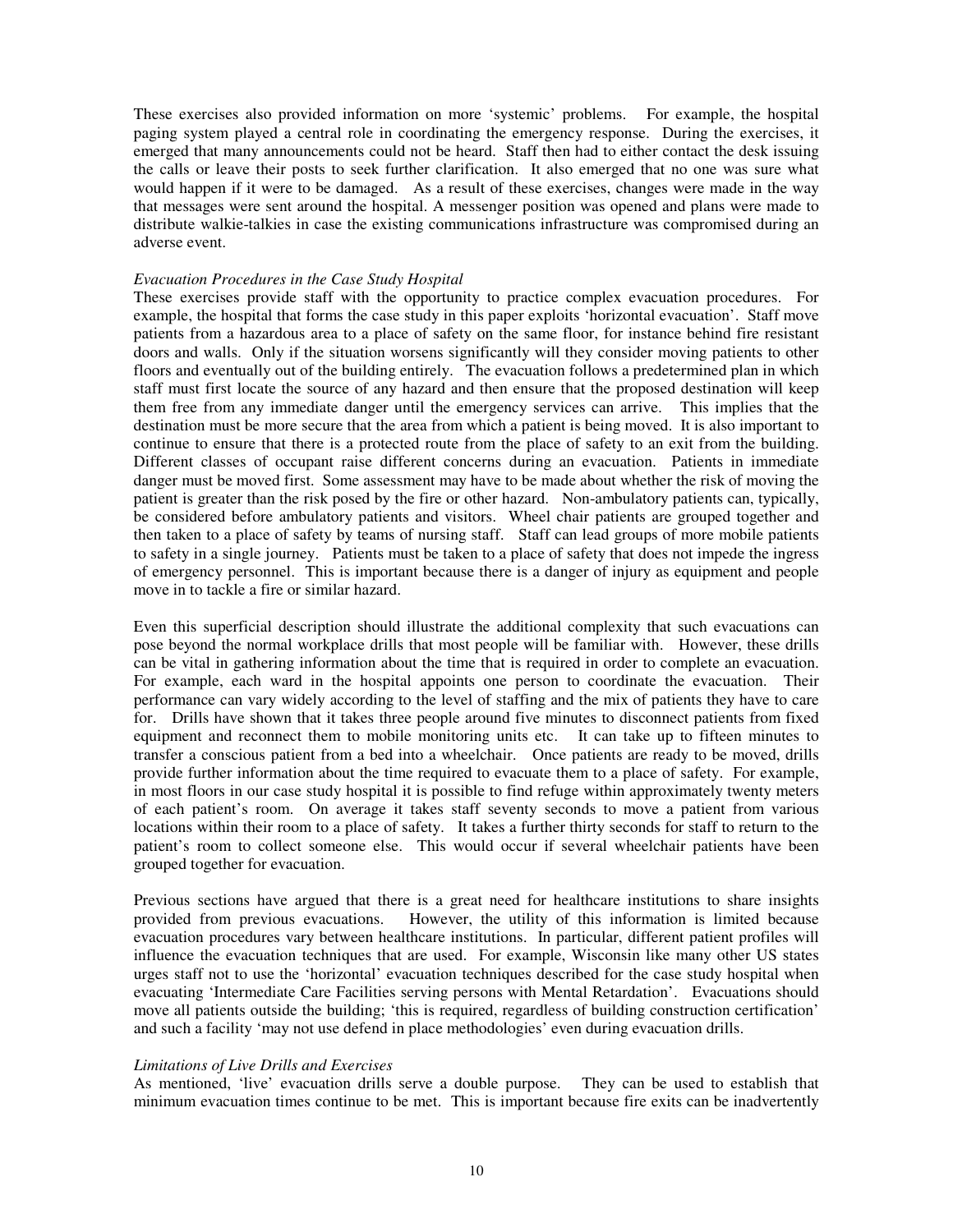locked or obstructed. Fire drills can also be used to ensure that occupants are familiar with necessary evacuation procedures and routes. Hence, in many countries it is a requirement that these drills be performed on a regular basis even after it has been demonstrated that a building meets the initial regulatory requirements, described in the previous sections. For example, many US hospitals conduct exercises in key departments at least once every three months in order to meet insurance requirements. This creates a host of practical problems. For instance, most exercises are conducted during the day. However, it is equally important to provide night staff with an opportunity to practice their skills and also to observe the impact that evacuation procedures have at such times. The results of these night drills can often be very different compared to the same patient population during the day. Many more patients require assistance after being roused from sleep, especially if they are under sedation. Staffing levels are often reduced at night and so coordination can become far more problematic. Many hospitals rely on a greater proportion of agency and part-time staff at night. It can be difficult to ensure that these temporary staff members are familiar with evacuation procedures. Some of these issues persuaded the Department of Health in Scotland to change its regulations and "reduce the need for annual fire safety training for all staff where a full risk assessment has been carried out" (NHS, 2001). However, NHS Trusts must ensure that "procedures are in place within the Trust to provide regular fire safety training for all staff, appropriate to the duties of the staff and their place of work" and provide "means of ensuring that appropriate training exercises are undertaken at least annually for the fire response teams and other staff who are involved in patient evacuation". There are, however, a number of limitations that affect the utility of 'live' fire drills as a means of assessing occupant's ability to escape from large public buildings, such as hospitals:

- 1. **Sustained Costs.** For many employees, fire drills are little more than a nuisance every month. However, there are considerable costs associated with evacuation drills in hospitals. They can have knock-on effects that disrupt complex healthcare schedules, including surgical lists. It is for this reason that the Scots regulations, cited above, advocate that a risk assessment be used to determine those personnel who must be involved in an annual evacuation drill.
- 2. **Limited Accuracy.** It can be hard to use fire drills to simulate a range of potential hazards. There is a tendency to simply ensure that everyone in the building knows where the nearest exits are located. Few drills determine the impact of forcing occupants to find alternate forms of egress should these become blocked during an incident. Previous studies of evacuations within other healthcare institutions, including long term residential care, have shown that periodic drills only have a limited effect in persuading staff and patients to use fire exits rather than the main entrances for a building. Similarly, many exercises do not involve the participation of external agencies who may be required to enter the building to complete an evacuation.
- 3. **Short 'Shelf Life'.** Changes in building use affect the results from 'live' simulations, especially for hospitals that rely on annual drills. In the meantime, large items of furniture such as filing cabinets and beds, as well as other items of clinical equipment can accumulate in areas that obstruct horizontal evacuation procedures. Given the day to day demands on many healthcare institutions it can be difficult for staff to remember that they may have to move several beds and wheel chairs down smoke filled corridors within a short interval after an evacuation has been ordered. In consequence, a successful drill in the immediate past can provide only limited assurance of a successful evacuation in the future. The limited 'shelf life' of evacuation drills is also affected by the rotation systems that govern the operation of many healthcare organizations. For example, anesthetists may work in many different departments across several different hospitals. Operating theatre staff work in rotation. Hence, fire drills that involve specific teams may have to be repeated to involve a broad cross-section of the individuals who may be called upon to act together in an emergency.
- 4. **Lack of Design Focus**. It is difficult to use the insights from evacuation drills to inform the design of large public buildings. For example, the UK NHS has been involved in the construction of several large, centralized hospitals such as the New Gloucestershire Royal Hospital. This must satisfy design criteria that bring conflicts of interest in terms of acoustic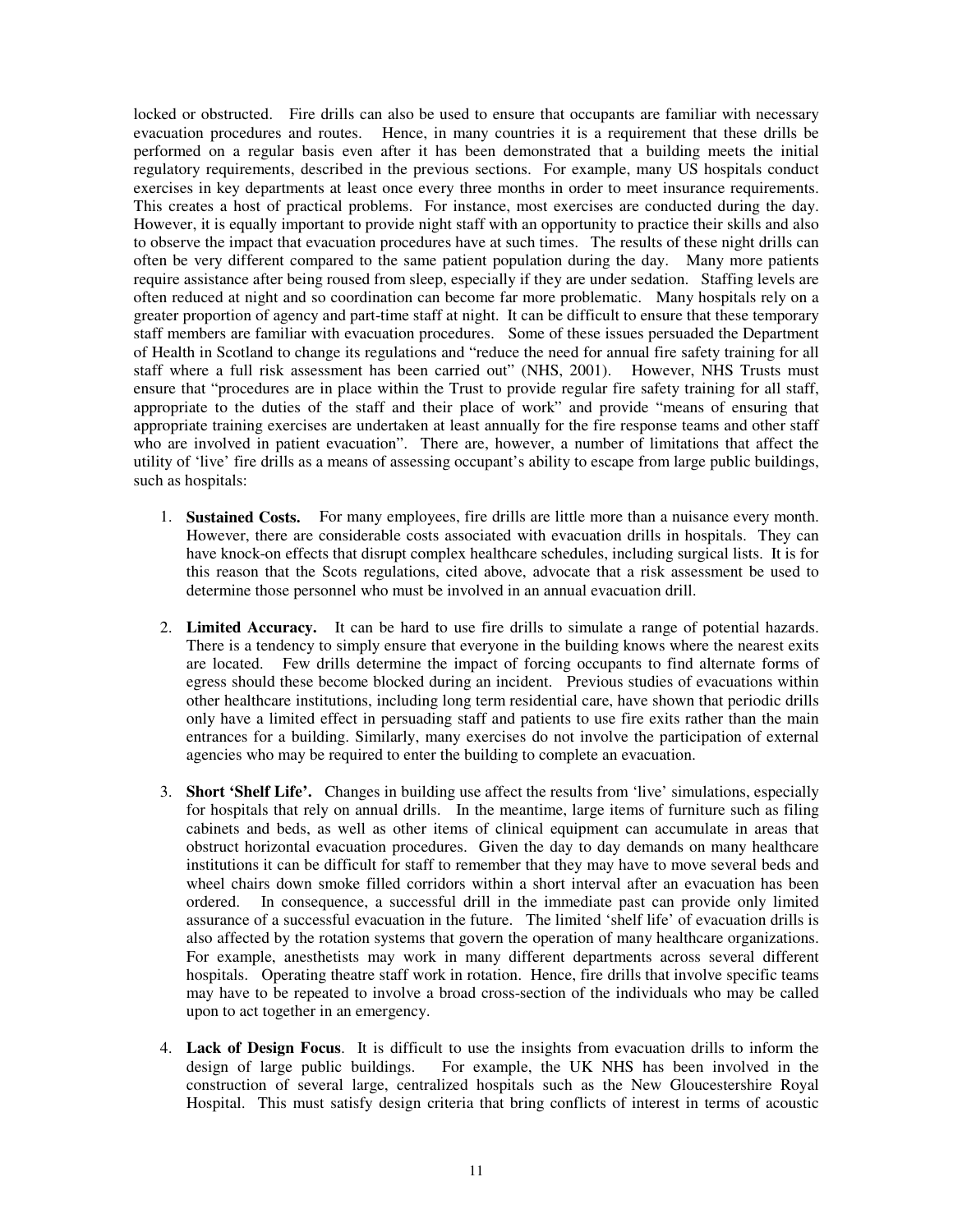performance, ventilation and comfort whilst also meeting evacuation provisions in the national Fire Codes. Drills cannot easily be conducted to provide insights into evacuation times for buildings that do not yet exist. Instead, architects and managers must focus on a narrow set of 'static' factors such as the size and location of emergency exits. They cannot easily account for the distribution of semi-permanent obstacles or even the detailed staffing levels throughout the working day that have a profound impact on an evacuation. It would be useful to have a system that designers might use on an iterative basis to assess the effects that changes might have as they revise the layout and structure of a potential building.

- 5. **Danger.** Several firefighters die in evacuation exercises each year, either form 'workplace accidents' or from existing medical conditions. In consequence, extreme care must be combined with appropriate risk assessments before such trials can be attempted. There are additional ethical and legal complications when subjects may be drawn from the potential occupants of a building. In consequence, restrictions can be placed upon a healthcare organization's ability to involve patients in these exercises. Informed consent is a prerequisite. It can be difficult to obtain sufficient support from patients whose primary concerns do not focus on their involvement in a drill. Many US states follow the Pennsylvania code in letting healthcare institutions decide whether or not to involve patients;
- 6. **Poor Reliability.** If the same exercise is performed on several different occasions within a limited period of time then the outcomes can be very different. Contextual factors have a profound impact upon evacuation rates. For instance, if an individual begins a prompt evacuation then their peers will often follow shortly behind. However, if individuals delay their initial evacuation to complete particular tasks, such as closing down a computer workstation, then others in the group will often feel the need to do the same before beginning to egress from the building. Such dynamics of group interaction reduce the reliability of results obtained from specific evacuation drills. In hospitals, evacuations must often be coordinated by a small number of key individuals. If those individuals forget to alert all of their colleagues or skip necessary steps in an evacuation plan then the outcomes can be significantly affected, as illustrated by the drills mentioned in previous paragraphs.

Computer-based simulation tools address some of the limitations of 'live' exercises. For example, it is possible to explore what might happen by altering the layout of a building before it is constructed. Managers can simulate the effects of different staffing levels on average evacuation times. Similarly, they can explore the effects of increasing patient numbers or altering the mix of patient conditions being treated within a particular area of the hospital. It is possible to interactive block escape routes as the simulation progresses. This software has a variety of potential end users from architects through to Fire Safety Officers. Regulatory agencies, certification bodies or the emergency services can use them during the approval process that is required before a building can be opened for operation or approved for construction. Occupiers can also use these tools to examine the potential impact of changes in the architecture or operation of a structure. The results from previous exercises can be used to calibrate the findings from these models, which also avoid many of the costs and risks associated with exercises involving real patients. The following section, therefore, introduces some of the design challenges that arise during the development of such software simulations.

### **3. Simulating a Spectrum of Evacuation Scenarios**

There have been a number of previous attempts to develop computer-based simulations of evacuation behavior from large public buildings. For instance, the UK Atomic Energy Authority (2002) has developed the Egress simulator. This tool enables users to draw a simple floor plan of the building under investigation. Hexagonal cells are then used to segment the area. Different types of cell are used to distinguish between internal walls, between areas that are already occupied by people and movable obstacles such as tables and chairs. The Fire Research Service adopts a more elaborate approach (BRE, 2004). CRISP users can associate behaviours with each occupant. These are described in terms of actions, which may be abandoned, and substituted by new ones in response to changes in their environment. Individuals can also investigate, warn others etc. before starting their evacuation. In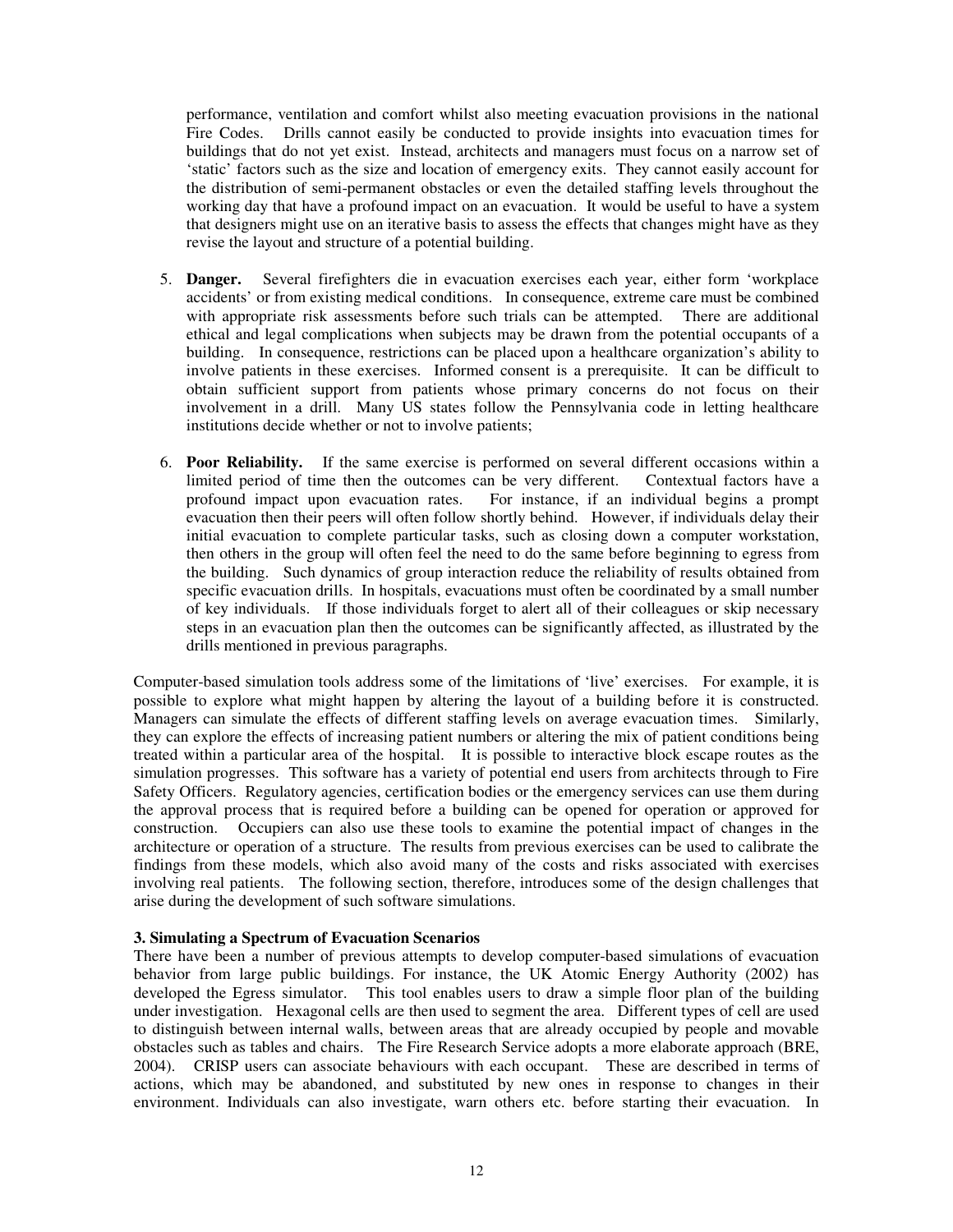contrast to Egress and CRISP, the EXODUS system has also been adapted for use in the aviation and maritime industries (Owen, Galea and Lawrence, 1996). Key attributes of the behavioural modelling include the ability to dynamically insert individuals during a simulation. The EXODUS tool provides important facilities in terms of signage annotations so the end-users can simulate the impact of providing additional warning and information notices. Dynamic behaviours can be altered so that individuals will automatically seek alternatives if they see that a particular exit is already congested.

Evacuation software, typically, relies upon models of human behaviour to drive their simulations. For example, we have already mentioned previous incidents in which occupants have first tried to establish the credibility of an alarm before starting to move away from a potential hazard and towards a place of safety (Bryan, 1982). Simulations can mimic these findings by introducing a fixed delay into each run. However, more elaborate models can also be developed to consider a range of more detailed factors that can influence this delay before evacuation. These include the perceived threat posed by the alarm, the degree of preoccupation with the task to hand, familiarity with evacuation procedures from previous drills etc. It is also important to consider the social and team factors that have been shown to influence evacuation times in 'live' hospital exercises. The Federal Emergency Management Agencies have The Federal Emergency Management Agencies have argued that the stronger the bond between group members, the more likely it is that one member will put their own life at risk to protect another group member. Tong and Carter (1985) describe a further form of social behaviour that occurs as crowds grow and groups converge. "Flocking" can attract more people into areas that are already crowded. This form of behaviour can act as a catalyst to flight. Personality traits such as assertiveness have been shown to influence decision-making and behaviour under stress. For example, the Transport Canada Personality Profile 2 (TCPP2) identifies 13 characteristics that influence behaviour during evacuations. Projections based on the results of their experimental studies suggest that 20% of people are 'highly assertive' or 'goal directed'. These individuals can have evacuation times that are up to 25% faster than the 15-18% of people who are classified as being in less goal-oriented groups (Latman, 2004).

Not only must evacuation simulators consider social and cognitive characteristics, they must also account for different physiologies. Age and physical limitations determine the speeds at which people will travel through the building during an evacuation. However, these characteristics cannot be viewed in isolation; a panicking individual is more likely to travel at greater speed than a person who is calm. In the GES tool, each person is assigned an initial speed. The medium speed is set to be 1.4 ms<sup>-1</sup> (Thompson and Marchant, 1995). The low and high-speed groups are set to have a pace that is 80 and 120 percent of this respectively. These values can be set by the user to calibrate their system. However, these initial values are based on empirical observations that take into account individual pace under different crowd densities. This preferred walking speed of evacuation is sustained unless they cannot make any further progress because one or more people in front of them blocks their path.

We have developed the Glasgow Evacuation Simulator (GES). This tool relies on Monte Carlo techniques to introduce non-deterministic behaviour into scenarios. Random numbers are generated and then compared against probability distributions to help simulate individual and group behaviours. This ensures that building occupants do not always follow the same course of action during each run of the simulation. They are, however, more likely to perform those actions that are considered to be most probable during an evacuation. The probability of particular behaviours can be directly informed by previous incident reports and by the observations derived from evacuation exercises. In consequence, it supports the iterative approach to fire and evacuation risk assessment illustrated in Figure 1. It is informed by rather than being a substitute for 'live' drills. One innovative feature of the GES is that it uses the 3D models that can be obtained from architects' design tools. Unlike many other simulators, there is no need to build specialized models for the evacuation simulator. This reduces costs and allows a tight integration between the simulator and the design of such structures. As shown in Figure 1, the ability to derive simulations from the files of tools such as AutoCAD enables us to simulate buildings that have yet to be constructed.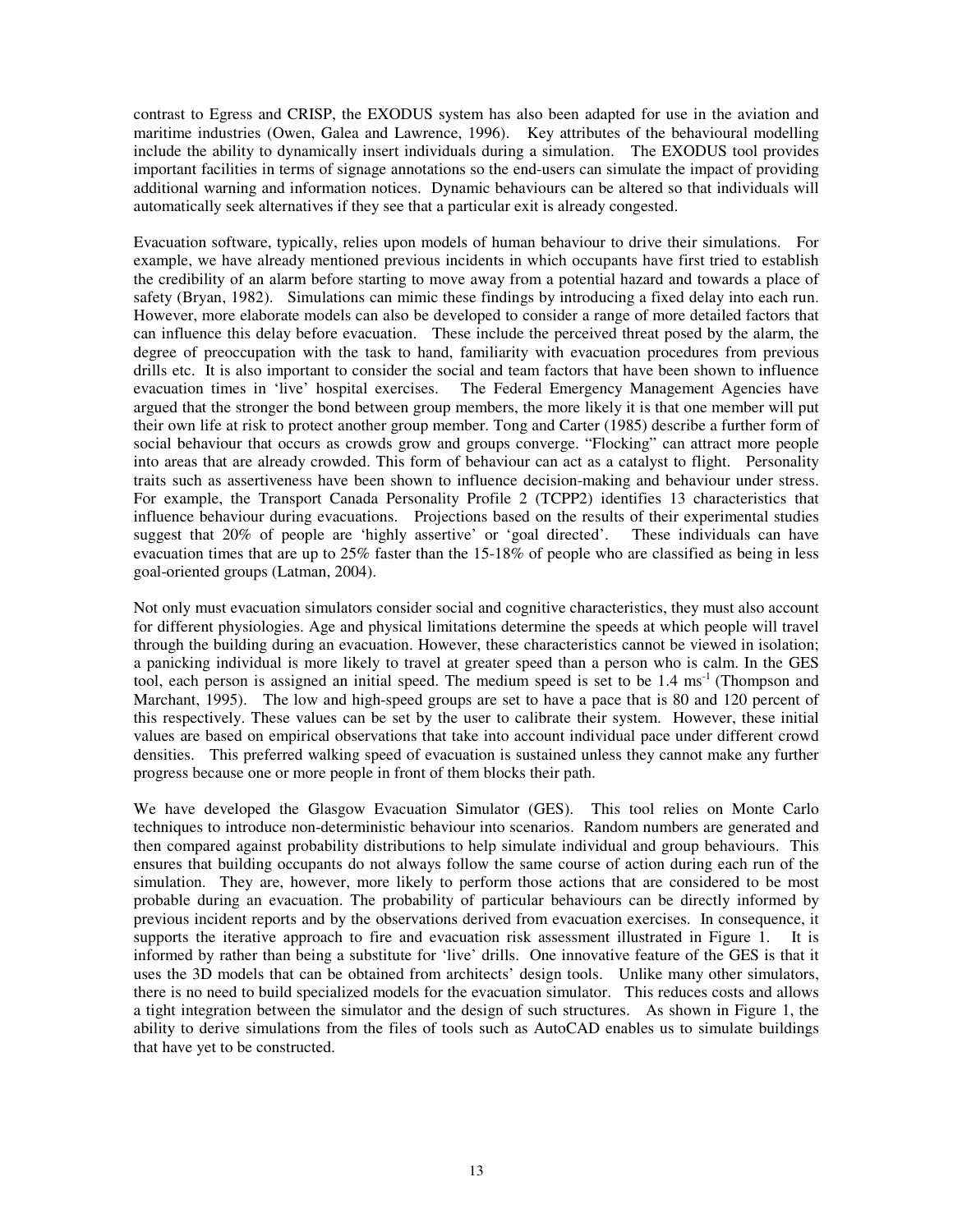

**Figure 3: User Interface to the Glasgow Evacuation Simulator (GES)**

Figure 3 illustrates the application of the GES to model evacuations from a large auditorium complex within the Boyd Orr building in Glasgow. As can be seen, the interface enables users to vary the occupancy levels in the building. Users can also interactively open and close emergency exits as a simulation progresses to model the effects of damage to the building or intervention from the emergency services. It is also possible to specify whether users will follow a 'model behaviour' in which they are likely to use the nearest available emergency exit or a more expected behaviour in which most users retrace their steps back towards the main entrance for the building. Figure 4 illustrates an application of the GES tool by analysing evacuation times when one of the emergency stairwells is blocked. The top line shows mean evacuation times under different occupancy levels when occupants are likely to retrace their route into the building. The lower line provides the same information for 'model' evacuations in which each occupant attempts to exit by the nearest available route. The difference between the 'model' and 'normal' mean evacuation times is much greater than for any other emergency stairwells. Hence, considerable efforts should be made to ensure that building occupants use this route rather than retracing their steps if they are to benefit from the timesavings indicated in Figure 4.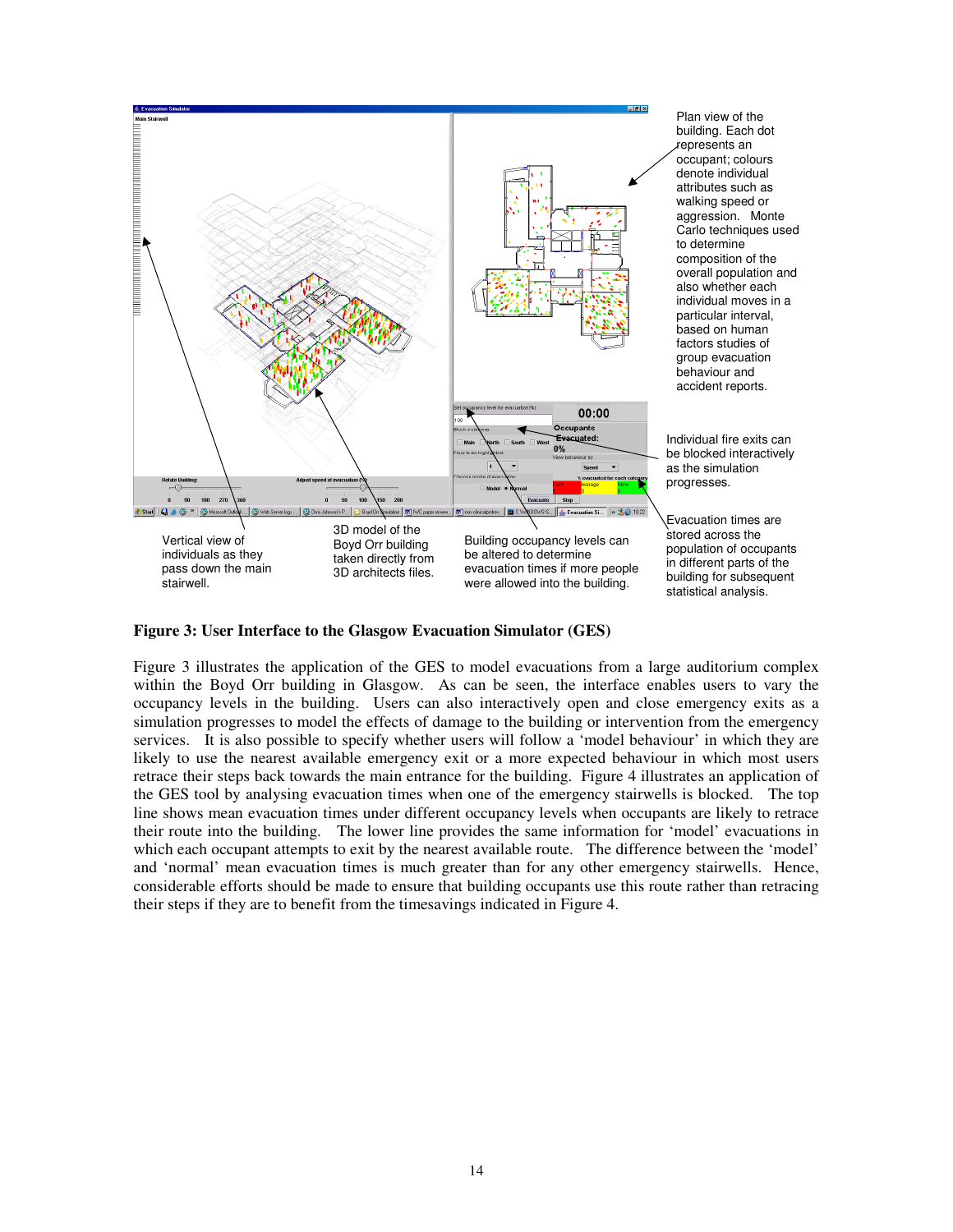

**Figure 4:** Graphing Mean Evacuation Times when the North Exit Route is Closed

Most existing simulation tools are tailored for the evacuation of large office blocks or entertainment complexes, including cinemas and sports stadiums. Others have been designed for trains, boats and airplanes. Some tools have been extended to support the simulated evacuation of healthcare institutions. For instance, Gwynne et al (2003) contrast the gathering of evacuation data and model development for a University and a Hospital Outpatient Facility. They argue that these two facilities 'employ relatively similar procedures: members of staff sweep areas to encourage individuals to evacuate'. However, the authors also identify numerous differences. Patients only began to leave once a member of the nursing staff instructed them to evacuate. Students were less dependent upon the actions of the staff. This study focused on outpatients. The differences in occupant behaviour between hospitals and other types of institution are more significant for simulations that consider in-patient care. For instance, flocking behaviours are often included in behavioural models for large public buildings. Occupants coalesce into larger groups and will tend to respond to an evacuation in similar ways. This emergent behaviour tends to be less of a feature in hospital evacuations where smaller numbers of patients and visitors may be directed to follow the horizontal evacuation procedures mentioned in previous paragraphs. Similarly, the models of individual behaviour are less important within this context. Individual assertiveness can be a significant factor when modelling the undirected response of individuals within an evacuation. However, it has far less of a role to play in hospital evacuations where staff have been trained to respond in a coordinated manner. Command hierarchies and roles are, typically, determined well before an evacuation through the preparation of detailed plans. They are reinforced through drills and exercises. In consequence, the development of hospital simulations must focus more on the modelling of plans and procedures than on the impact of individual assertiveness or on the emergent behaviours of large crowds. The GES, like most of the other tools mentioned above, was not specifically developed to simulate hospital evacuations. The following sections, therefore, describe the design and implementation of the Glasgow-Hospital Evacuation Simulator (G-HES) tool that is specifically intended to support the evacuation of hospital buildings.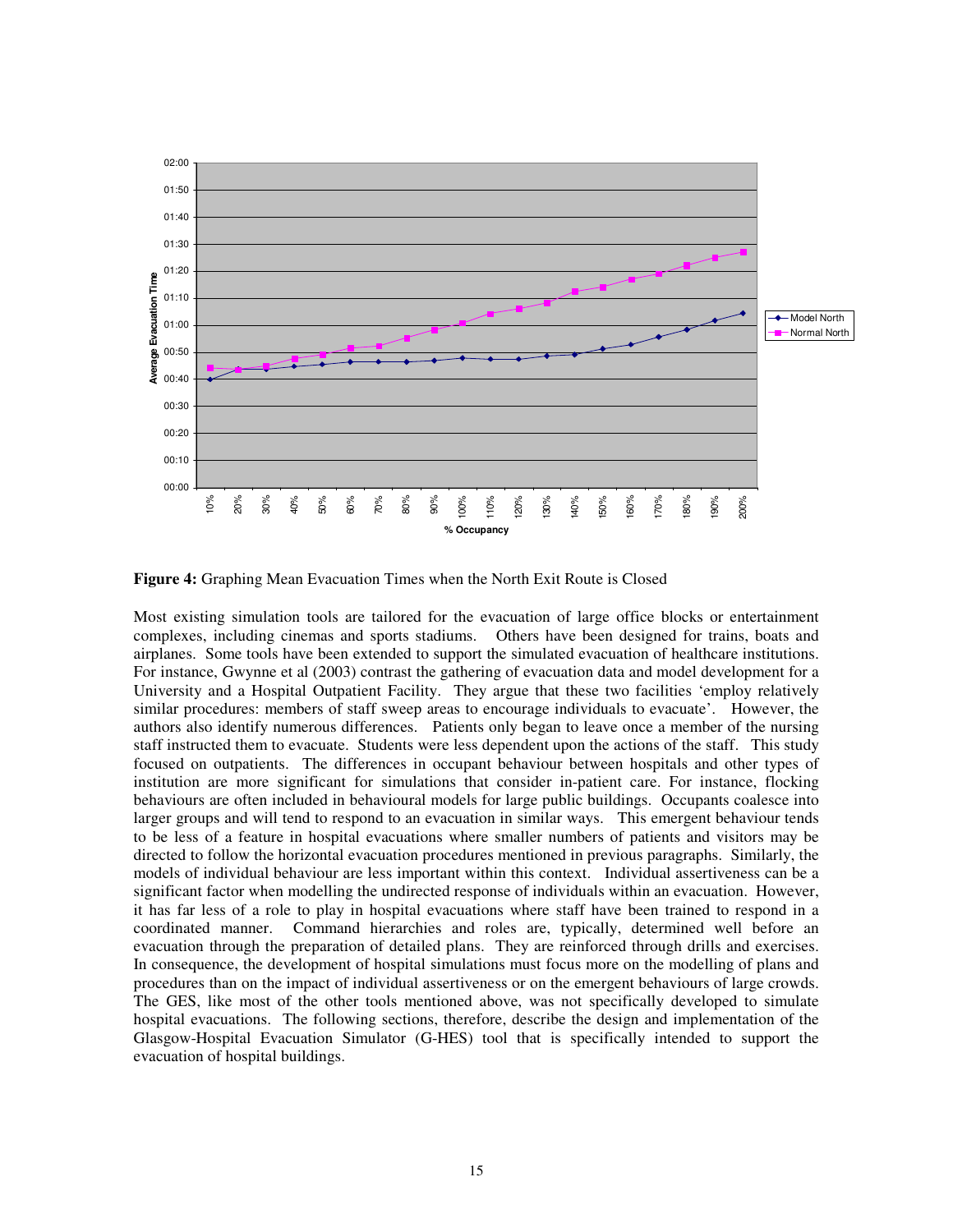#### **3. The Glasgow-Hospital Evacuation Simulator (G-HES)**

As mentioned, most simulators have been designed to model evacuations that are very different from the techniques that we have described for hospitals. There are some exceptions. For instance, Takenaka have developed the 'Assisted Evacuation Simulation System' (Jafari, Bakhadyrov and Maher, 2003). This is designed to simulate assisted evacuations across a range of environments and provides different occupant models for people are not capable of evacuating themselves. The tool enables users to vary the number of patients and helpers. It also simulates a range of evacuation methods including stretchers, wheelchairs and evacuation by helpers'supporting patients on both sides. Although this system provides sophisticated support for modeling the assisted evacuation of patients, it can be difficult to simulate some of the more detailed task allocations that are made in the complex evacuation plans of the case study. For example, one nurse is charged with exhaustively searching for the source of any alarm while colleagues use a whiteboard to coordinate other aspects of the evacuation. It is for this reason that the following pages describe the design and evaluation of an evacuation system that simulates a range of behaviors both for patients and staff.



**Figure 5:** The User Interface to the Glasgow-Hospital Evacuation Simulator (G-HES)

The project began by developing the 3D building model that is used in most evacuation simulators. This is especially important for hospitals where horizontal evacuation will lead to vertical evacuation when fires and other hazards jeopardize the safety of individual floors. Previous sections have mentioned that many public buildings now have electronic plans stemming from the increasing use of AutoCAD and similar products by architects. Tools, such as the GES, can semi-automatically read these during the construction of a simulation. Unfortunately, these plans are not always readily available for legacy buildings. They can also provide unreliable information given that the original infrastructure can be heavily modified as occupants remodel a building to support different activities. Semi-permanent structures and partition walls may not always appear of the plans that are supplied. For these reasons, the model illustrated in Figure 5 was developed by hand from paper plans that were then validated and crossreferences through site visits that made use of digital photography for later off-site comparisons. We were particularly interested in the firewalls, illustrated in red on the previous image, because these denoted the boundaries for potential refuges where patients might be relocated during an emergency. We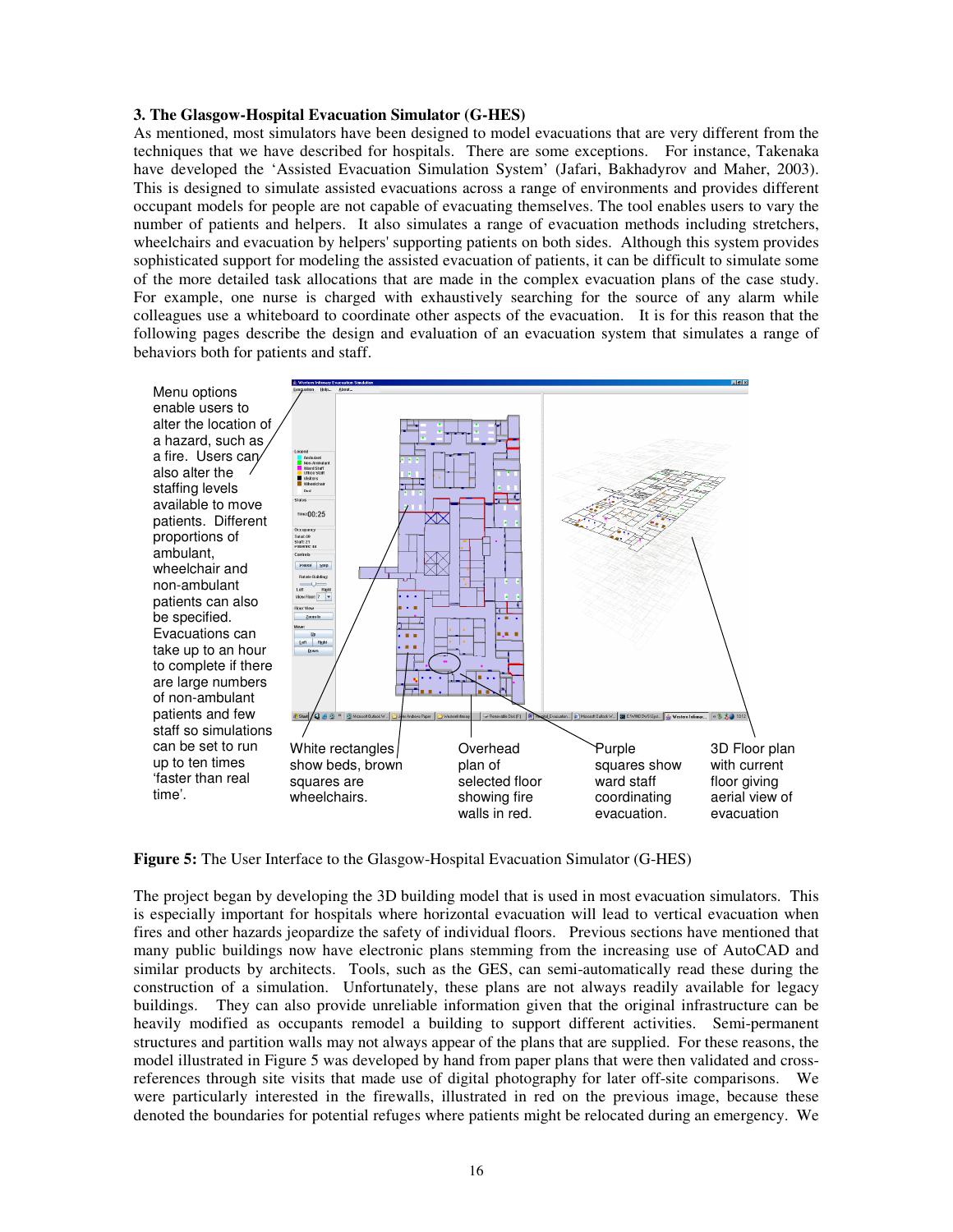also had to model the difference between smoke resistant doors and doors that also provided protection against a spreading fire.

The initial stages in developing the G-HES involved analyzing the more general requirements that have been mentioned in previous sections. In particular, we conducted a number of focus groups with the Fire Officers and clinical staff who were to be the primary user group for the resulting application. Many of these discussions focused on the 'prototypes' that would be used to characterize the patients in each of the floors of the hospital. We began with four basic groups: 1) immobile patients who could not be moved from their beds; 2) Immobile patients who could be moved from their beds but only with considerable difficulty and an associated delay; 3) Immobile patients who could be moved with relative ease given the assistance of one or more members of staff; 4) Mobile patients able to move on their own with some staff directions. It can be difficult to predict precisely the distribution of patients within categories 1 to 4. Initial versions of the prototype simplified this taxonomy to consider ambulant and non-ambulant patients. However, future versions will return to these more elaborate distinctions. Similarly, it is possible to identify a number of categories within the nursing and clinical staff who are available to support an evacuation. The 'lead' nurse coordinates each evacuation. They will use a number of resources, such as a central whiteboard, to keep track of patient locations. The lead nurse can then dispatch their colleagues to initiate patient evacuation.

In addition to the more obvious occupant categories of patients and clinical staff the G-HES had to account for a number of other groups. For instance, many areas of the hospital are staffed by For instance, many areas of the hospital are staffed by administrators and managers who would not normally be directly involved in the evacuation of patients. They would. However, receive annual training in evacuation and fire fighting procedures. They would also be familiar with the main emergency exits. However, as we have seen in the analysis of previous evacuations, it cannot be assumed that everyone in this category would choose to use these fire exits in preference to the main entrance routes into their areas within the hospital complex. As with all categories of staff, the level of administrative support varies considerably over the working day. Hence any simulation software must help its users differentiate between 'office hours' and other periods when less of these staff will be available.

There are significant numbers of visitors to some of the floors. However, these relatives and friends must, typically, restrict their visits to particular times. As development progressed, however, we quickly realized that the procedures and practice varies between different units. It is, therefore, possible for users of the simulator to specify how many visitors there will be on a particular floor prior to running the simulator. Similarly, it is possible to vary the occupants in floor that house out-patient's clinics by altering the distribution between mobile patients, who represent frequent visitors to the clinic, and visitors, who can be used to represent individuals who are new to the clinic and hence may not be familiar with the building layout.

As mentioned, there is an ordering that helps to determine evacuation priority. There is an expectation that office staff will require minimal supervision during an evacuation. All patients in immediate danger are moved first. Next ambulatory patients and visitors are moved. Wheelchair patients may be groups together and then moved gradually to a place of safety. Finally, non-ambulatory patients will be moved typically with moving those who can be transferred most easily before those who require significant additional preparation. The implicit objective at each stage is to maximize the number of people who can be moved to safety in the shortest available period of time. In addition to modeling these task priorities, it is important for the simulation to consider the timing delays associated with each of these evacuations. Firstly there is a preparation overhead in helping a patient to evacuate. Approximate timings are provided in Table 2. In computational terms, these delays are represented as probability distributions and Monte Carlo techniques can help to determine the real-time duration of any delay. These distributions can be assessed using experimental techniques. They can also be validated using a form of task analysis with staff focus groups given the difficulty of moving critically ill patients in a simulated exercise.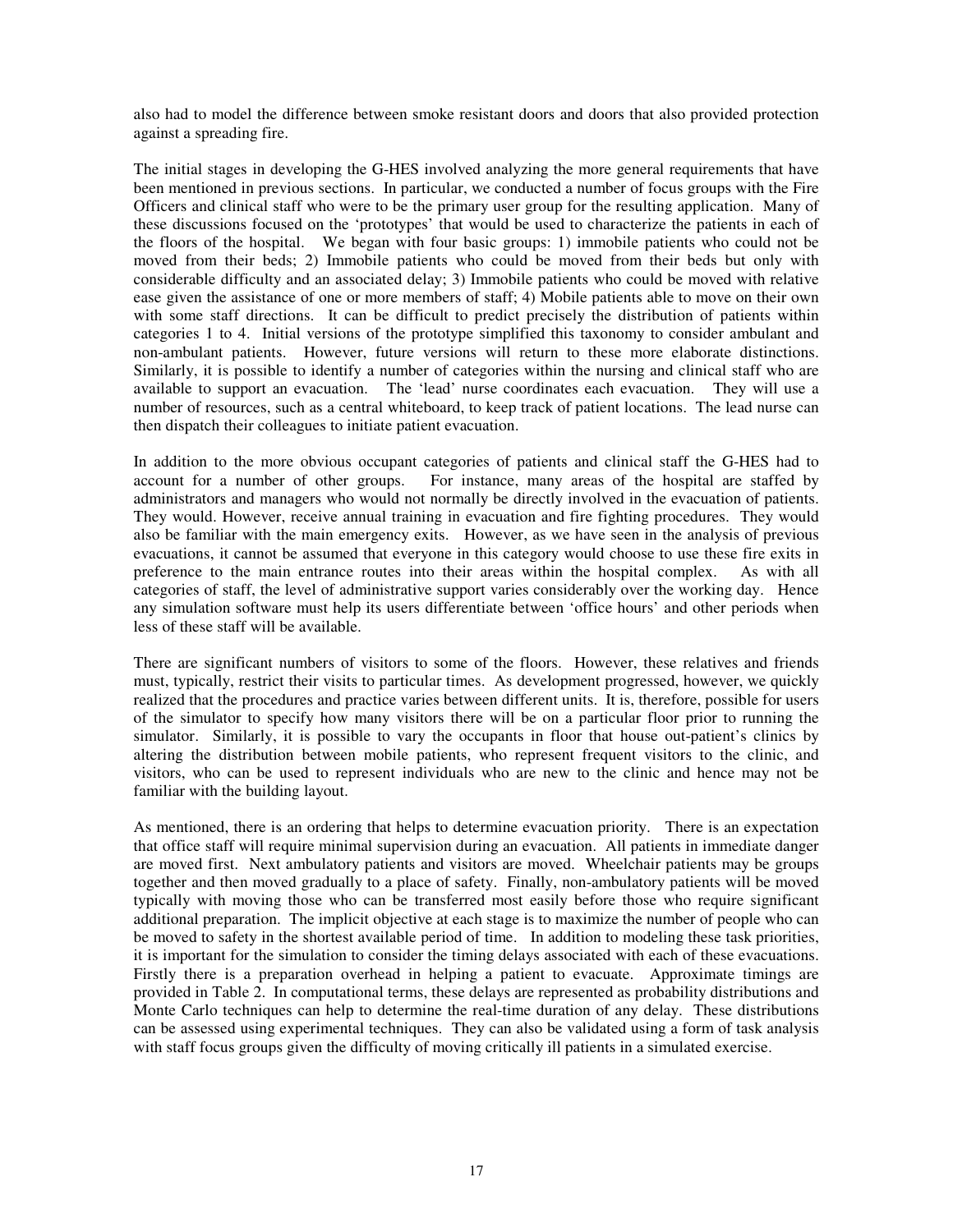|   | <b>Patient Category</b>                                              | Minimum   | Maximum   |
|---|----------------------------------------------------------------------|-----------|-----------|
|   |                                                                      | delay     | delay     |
|   |                                                                      | (Seconds) | (Seconds) |
|   | Immobile patients who could not be moved from their beds (depending  | 180       | 900       |
|   | on associated instrumentation).                                      |           |           |
|   | Immobile patients who could be moved from their beds but only with   | 180       | 900       |
|   | considerable difficulty and an associated delay (eg to a wheelchair) |           |           |
| 3 | Immobile patients who could be moved with relative ease given the    | 60        | 180       |
|   | assistance of one or more members of staff.                          |           |           |
| 4 | Mobile patients able to move on their own with some staff directions | 30        | 90        |
|   | (accounting for telling them what is about to happen).               |           |           |

**Table 2:** Initial Preparation Times for Patient Evacuation

Once staff have initiated the evacuation of a patient, it is important for the simulator to determine their average walking speed. There have been many studies into average walking speeds during evacuations (Johnson, 2005). This work has, for example, looked at the manner in which we will slow down to accommodate different crowd densities. There has been relatively little research into the impact of walking speed on hospital evacuations. This creates several important problems. In particular, the relative age and physiological capacity of nursing staff is important given the problems of fatigue and of working in smoke filled environments performing tasks that involve considerable effort to complete. The initial simulations assumed a walking speed of between 2 and 0.04 meters per second. Again, Monte Carlo techniques can be used to assign particular speeds. Table 3 illustrates the results from a number of simple empirical tests to determine how these initial speeds should be modified depending on whether nursing staff were on their own or assisting in the movement of a wheelchair or a bed.

| All timings            | Slow (seconds) | Medium (seconds) | Fast (seconds) |
|------------------------|----------------|------------------|----------------|
| are approximate for 10 |                |                  |                |
| meter distance.        |                |                  |                |
| Nurse alone            | 16             |                  |                |
| Nurse with Wheelchair  | 20             | 16               |                |
| Nurse with Bed         | 35             | 25               | 20             |

**Table 3:** Approximate Timings for Patient Evacuation over a Ten-Meter Distance

At present, the G-HES tools do not account for fatigue effects. However, the existing software could easily be enhanced to include a clock-based modifier to slow the speed of each nurse the longer that they participate in an evacuation. It is also important to emphasize the approximate nature of these timings. They depend upon the layout of the route being traveled. In this case we assumed that there were no obstacles and, in particular, the movement of the bed did not require any complex rotations to clear sharp corners. Similarly, the timings given above reflect the equipment available to staff on a particular floor of a particular hospital. The ease with which beds can be moved, in particular, depends on the particular model and degree of maintenance provided. For instance, the beds in our case study measured approximately 1 meter (38 inches) by 2.2 metres (86 inches). Wheelchairs were approximately 0.75 metres (30 inches) by 0.75 metres (30 inches). However, there were several different models. Some wheelchairs were heavily upholstered and more similar to a moveable armchair. Others were based around more conventional metal frames. Initial observations showed considerable variation both in the time to move patients between beds and the wheel chairs and to negotiate potential obstacles under ideal conditions; without smoke etc.

One of the most difficult problems for any simulation is to determine how human behavior will change over time as events unfold during an evacuation. In large group systems, such as the Boyd Orr auditorium system illustrated in Figure 3, individuals alter their behavior in response to changes in direction and speed within the crowd. It is for this reason that the GES uses Monte Carlo techniques where the likelihood that an individual will move in a particular interval is determined amongst other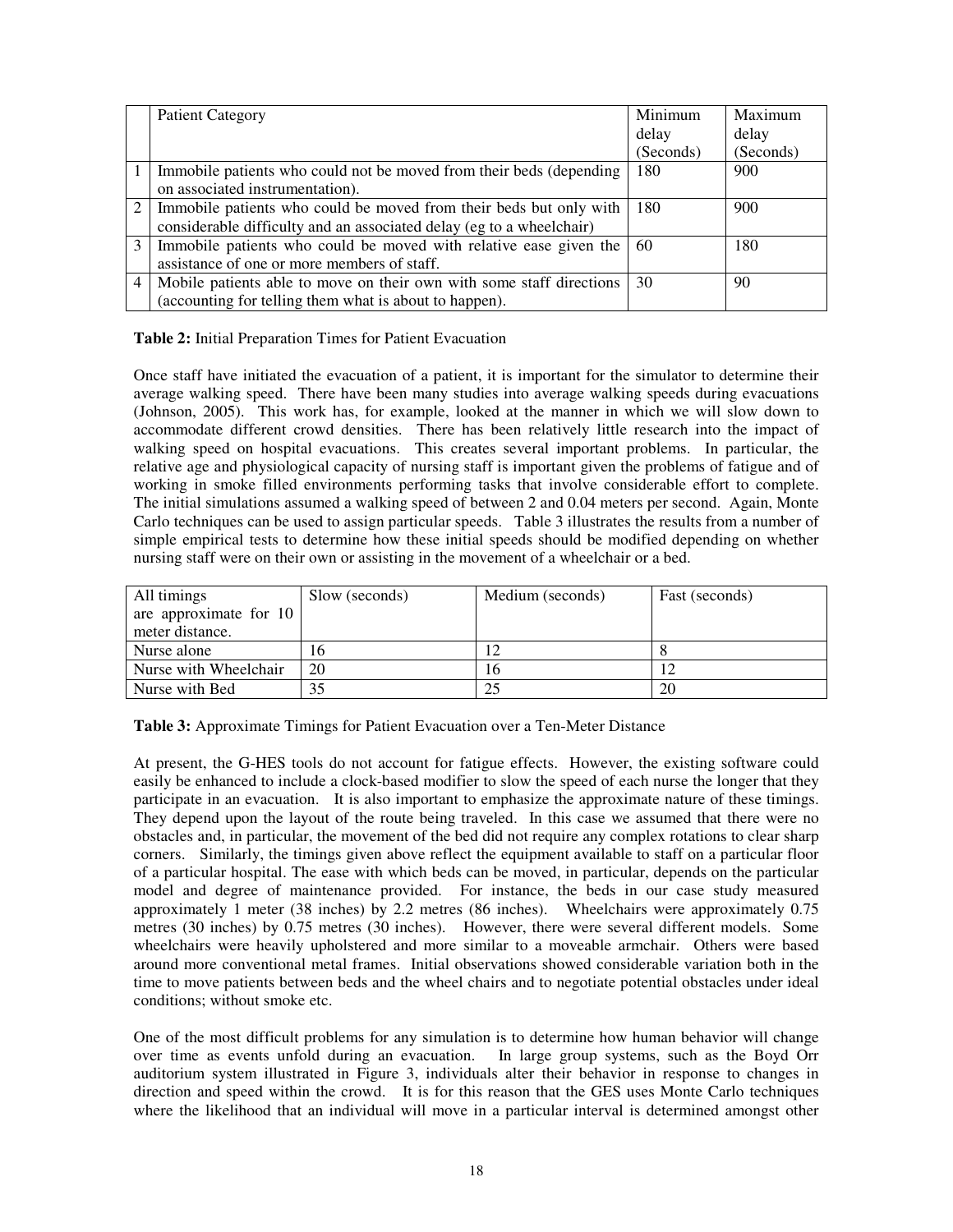things by the speed and proximity of their neighbors. Such issues are less important in the simulation of hospital evacuations; crowds are less likely to occur except for bottlenecks close to common evacuation routes during visiting hours or in outpatient clinics. In contrast, it is important to account for the ways in which nursing staff will alter their response to an emergency within the constraints provided by 'horizontal evacuation' procedures and related hospital policies. For instance, many healthcare institutions are deliberately designed around a grid-structure where wards and rooms can be accessed from two different directions along common corridors. Nursing staff, therefore often have to choose between several alternate routes between a patient's room and a place of safety. Any simulation should account for those factors that are likely to influence the nurses' decision to use a particular corridor. For example, they should not normally lead patients along corridors that pass the seat of a fire. It must also account for the occasional situations when nursing staff select a more dangerous or slower route, either because they lack critical information or because they make a mistake. Additional complexity is introduced by a requirement that staff should continue to make intelligent decisions about where to move patients as a fire progresses and more routes become blocked.

The implementation of the nursing staff that drives the evacuation of the hospital is based around autonomous threads. The program creates an independent process for each individual. These processes can communicate through a form of message passing; the 'actions' that each nurse performs are implemented based on the represented state of the environment. A form of reactive route finding is implemented for each nurse using the A\* algorithm that was first developed within the field of Artificial Intelligence. This assumes that the simulated nurse can identify each of the possible moves that they can make from their current location. They rank each of these moves and then only go on to consider the next set of available moves from the top ranked adjacent position. In this way, their planned route gradually grows as they always pick the best next step for further consideration. If a potential route becomes blocked then it may be necessary to consider the second route in the list of preferences. The success of the algorithm depends upon the choice of an appropriate heuristic. Euclidian distance can be used. Alternatively, more detailed information about the layout of the hospital can also be used to guide the evacuation movements. Recall that an independent thread represents each nurse. Each nurse will also be employing his or her own independent navigation strategy. It is, therefore, possible that contention will occur if, for example, two nurses attempt to move two beds along the same narrow corridor. This is entirely to be expected and specialist negotiation algorithms must then be used to resolve the bottleneck that is also a feature of 'live' evacuation drills. Brevity prevents a full introduction to the range of programming techniques that were used and the interested reader is directed to (Ashraf et al, 2003).

Figure 6 illustrates two key features of the hospital evacuation simulator. The image on the left shows a single panel from the G-HES configuration manager. Users can either alter the total number of staff and patients in different categories or they can alter a ratio of the current maximum occupancy and staffing levels. This interface can also be used to determine the anticipated number of people in the building for simulation runs at particular times of day. The other options available through the tabs on the left-hand image help the user to control the location of the fire. The 'General' option controls the speed of the simulation and allows a certain degree of lower level control over the procedures and route finding algorithms employed by the staff during an evacuation. In contrast, the image on the right of Figure 6 illustrates the output from a single run of the simulation. As can be seen, this run took a total of 17 minutes and 23 seconds to move all of the patients to a place of safety. This illustrates the importance of the option to run simulations at up to ten times their normal speed in order to assess a range of different non-deterministic evacuation behaviors in a particular configuration. The termination of an evacuation run in the context of a hospital evacuation raises a number of questions that do not arise in more conventional simulators. For example, in an auditorium or office block a run can be terminated when all of the occupants have safely exited from a building. In a hospital, however, this is not the case. Horizontal evacuation techniques rely upon the movement of patients to compartments that have a safe exit and that are protected by fire resistant walls and doors. It follows that the safety of patients and staff can be undermined even when this has been achieved. A fire or other hazard may gradually spread into areas that are immediately adjacent to this temporary place of safety. The users of the hospital evacuation simulator, therefore, have the option to restart an evacuation with the fire located in a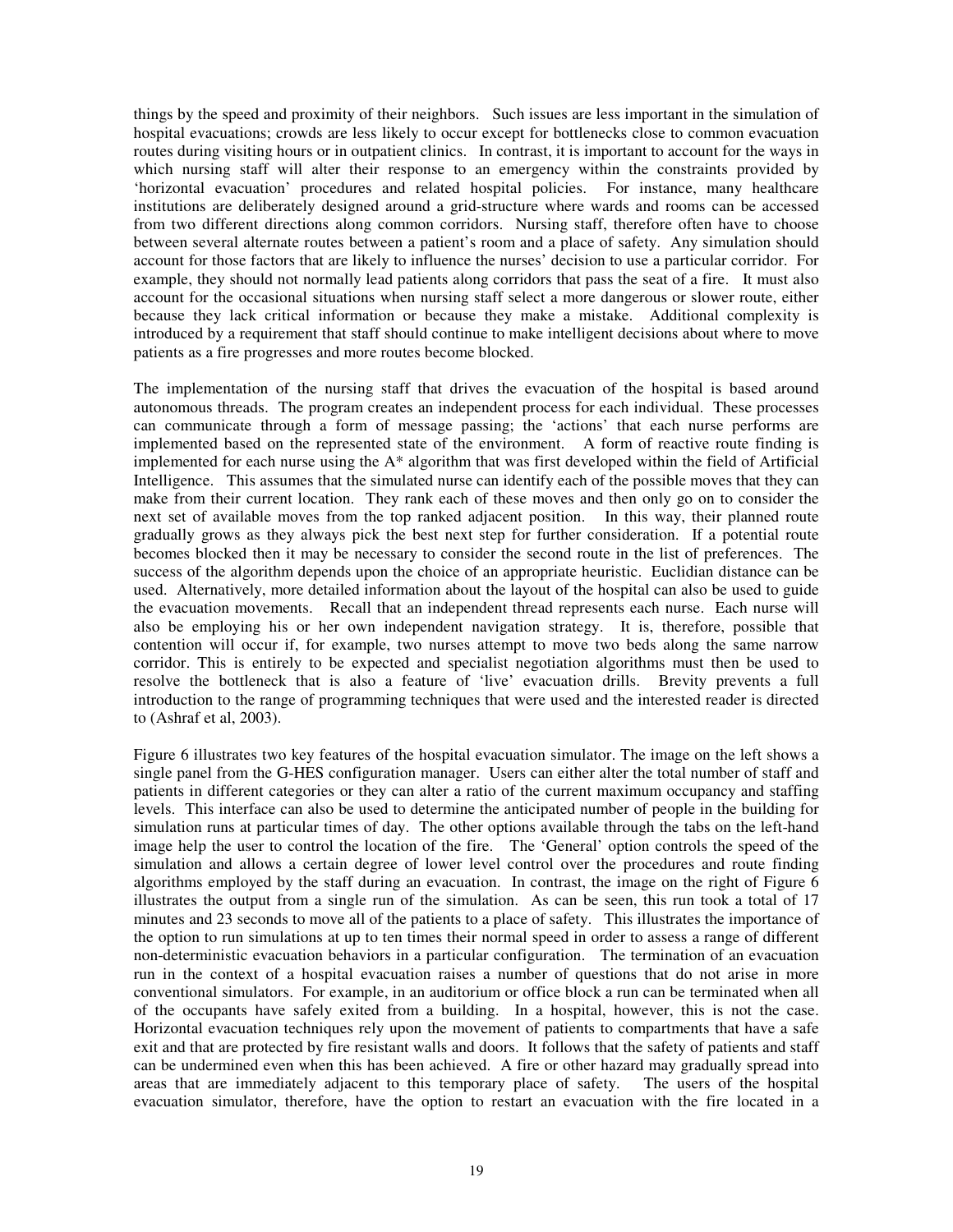different position in the building. Staff must then move their patients again. In practice, however, there is an assumption that emergency help will have arrived before such a 'last resort' action would ever be needed.

| $\Box$ D $\Box$<br>Population<br>Fire<br>General<br>Set the population by:<br>O Numbers<br><b>Ward Staff</b><br>Non-Ward Staff<br><b>Ambulant Patients</b><br><b>Non-Ambulant Patients</b><br><b>Visitors</b><br><b>• Percentage Of Maximum</b><br>100<br><b>Ward Staff</b><br>Non-Ward Staff<br>100<br><b>Ambulant Patients</b><br><b>Non-Ambulant Patients</b><br><b>Visitors</b><br>◯ Time Of Day<br>÷ | <b>Simulation Results</b><br>$\vert x \vert$<br>-Simulation Results-<br>-Date: 15/08/2005<br>-Time: 15:02:35<br>-Total Run Time: 17:23<br>-Total Patient Evacuation Time: 17:13<br>-Total Non-Ward Staff Evacuation Time: 2:06<br>-Total Occupancy: 71<br>-Ward Staff: 8<br>-Non-Ward Staff: 13<br>-Ambulant Patients: 15<br>-Non-Ambulant Patients: 15<br>-Visitors: 0<br>-Random Patients: 20 |
|-----------------------------------------------------------------------------------------------------------------------------------------------------------------------------------------------------------------------------------------------------------------------------------------------------------------------------------------------------------------------------------------------------------|-------------------------------------------------------------------------------------------------------------------------------------------------------------------------------------------------------------------------------------------------------------------------------------------------------------------------------------------------------------------------------------------------|
| OK<br>Cancel<br>Apply                                                                                                                                                                                                                                                                                                                                                                                     | OK                                                                                                                                                                                                                                                                                                                                                                                              |

**Figure 6:** Option Panel and Results Dialogue from the Glasgow-Hospital Evacuation Simulator

The resulting simulator can be used in a range of ways. One immediate application was to explore what might happen to evacuation times with different profiles of ambulant and non-ambulant patients under the given staffing regime within particular areas of the hospital. As mentioned previously, simulator allows for non-determinism both in the patient profile and in the concurrent interaction between staff as they plan the best evacuation routes for a particular hazard. We, therefore, began to apply the tool by examining ten separate runs for the current staffing level of six nurses faced with different proportions of ambulant and non-ambulant patients. The results are shown in table 4.

| Number of<br>Non-Ambulant | Number of<br>Ambulant | Mean<br><b>Evacuation</b> | <b>Standard</b><br><b>Deviation</b> |
|---------------------------|-----------------------|---------------------------|-------------------------------------|
| <b>Patients</b>           | <b>Patients</b>       | time in seconds           | in seconds                          |
|                           |                       | (Min:Sec)                 | (Min:Sec)                           |
| 30                        | 0                     | 2643 (44:03)              | 257(4:17)                           |
| 25                        |                       | 1749 (29:09)              | 205(3:25)                           |
| 20                        | 10                    | 1439 (23:59)              | 189 (3:09)                          |
| 15                        | 15                    | 1105 (18:25)              | 86 (1:26)                           |
| 10                        | 20                    | 801 (13:21)               | 75(1:15)                            |
|                           | 25                    | 707 (11:47)               | 64 (1:04)                           |
|                           | 30                    | 470 (7:50)                | 54 (0:54)                           |

**Table 4:** Evacuation Times for Day Staff of 6 Nurses with 10 Runs for Each Patient Distribution

Table 5 continues the analysis showing the same means and standard deviations for different combinations of ambulant and non-ambulant patients. In contrast to Table 4, this illustrates the increased evacuation times associated with the reduced staffing levels that typically hold at night. It should be stressed that these figures are illustrative. As mentioned previously, agency staff are used more frequently to fill these shifts. The simulations do not currently take into account any additional overheads associated with reduced levels of staff training. Similarly, they do not consider the additional complexity of rousing ambulant patients from sleep when they may be under additional sedation. Finally as mentioned previously, we do not explicitly take into account the additional fatigue that may be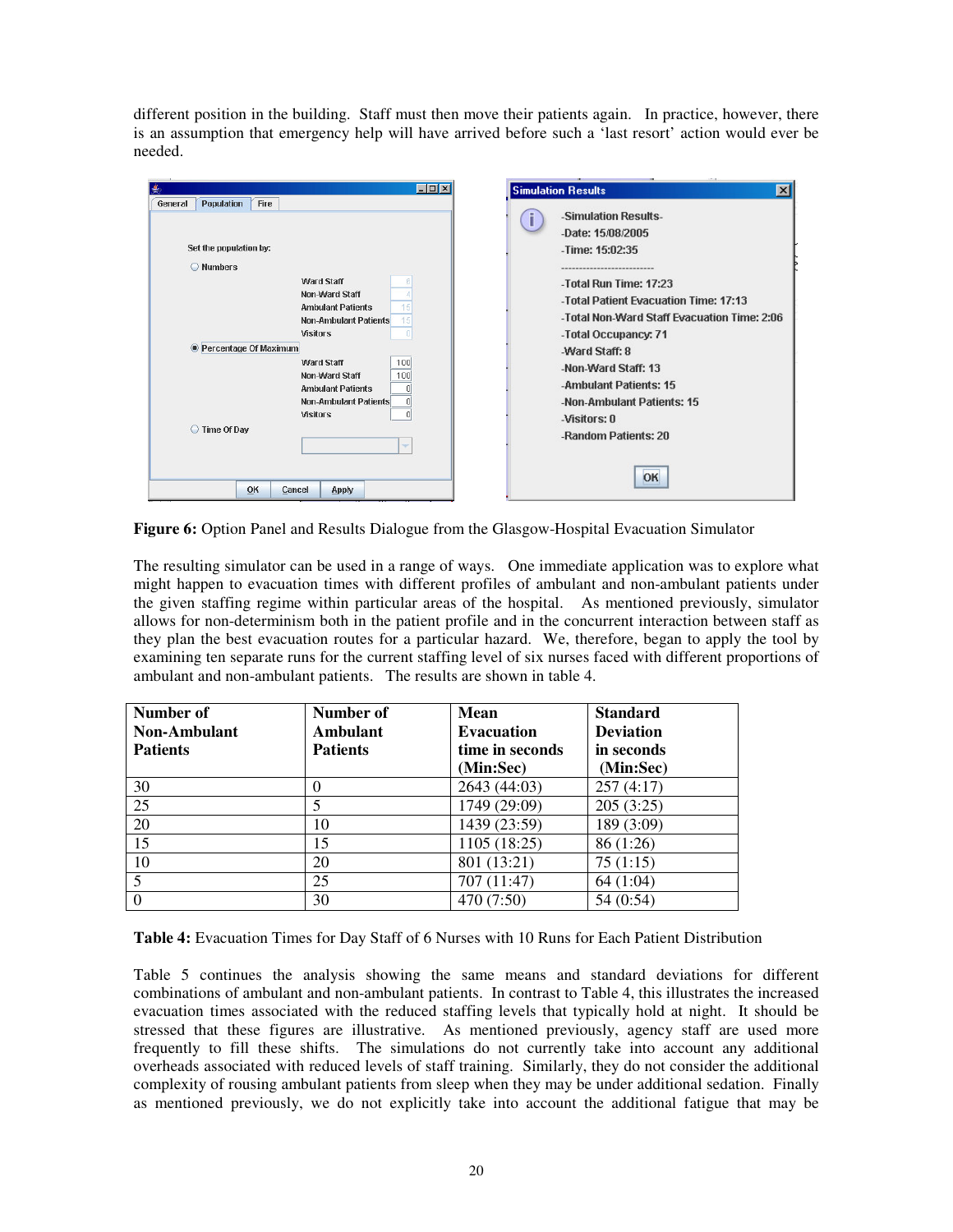expected if a small number of staff are involved in an evacuations that would require almost an hour to complete. The programming of these additional factors would be relatively straightforward compared to the synchronization techniques needed to implement nursing staff as a parallel processes. There are several reasons why these factors have not been explicitly modeled. Unlike the figures for daylight evacuations it is far harder to conduct nighttime validation exercises through live drills. It is unclear whether it would ever be possible or ethical to obtain staff participation to assess fatigue in an exercise involving non-ambulant patients where simulation results indicate it might take an hour or more.

| Number of<br><b>Non-Ambulant</b><br><b>Patients</b> | Number of<br>Ambulant<br><b>Patients</b> | <b>Mean Evacuation</b><br>Time in<br>seconds<br>(Min:Sec) | <b>Standard</b><br><b>Deviation</b><br>in seconds<br>(Min:Sec) |
|-----------------------------------------------------|------------------------------------------|-----------------------------------------------------------|----------------------------------------------------------------|
| 30                                                  |                                          | 3445 (57:25)                                              | 363(6:03)                                                      |
| 25                                                  |                                          | 2976 (49:36)                                              | 279 (4:39)                                                     |
| 20                                                  | 10                                       | 2703 (45:03)                                              | 253(4:13)                                                      |
| 15                                                  | 15                                       | 2357 (39:17)                                              | 234 (3:54)                                                     |
| 10                                                  | 20                                       | 1991 (33:11)                                              | 226 (3:46)                                                     |
|                                                     | 25                                       | 1723 (28:43)                                              | 244 (4:04)                                                     |
|                                                     | 30                                       | 1343 (22:23)                                              | 227(3:47)                                                      |

**Table 5:** Evacuation Times for Night Staff of 3 Nurses with 10 Runs for Each Patient Distribution

In spite of the caveats raised in the previous paragraphs, the results from the evacuation simulator provided important information to hospital administrators and managers as they assessed the risks associated with current staffing levels given different combinations of ambulant and non-ambulant patients. Given the difficulties of conducting 'live' drills and validation exercises, the greatest contribution of this type of tool need not lie in the accurate prediction of evacuation times as an outcome in itself. In contrast, our experience has shown that it can provide the greatest benefits in promoting a risk-based approach to the planning of evacuation exercises. Our preliminary figures for the night-time evacuation showed that there was an urgent need to determine whether current wards with, for example a mix of 10 ambulant to 20 non-ambulant patients, could be evacuated safely given the range of hazard scenarios considered in the emergency evacuation plans. Hence the use of the simulator drove another round of risk assessment that included the need to run night-time live 'drills' to validate the initial findings.

## **4. Conclusions and Further Work**

The safety of large public buildings has become a pressing concern following recent and terrorist actions in Europe and the United States. This has led many regulatory and governmental agencies to advocate a risk-based approach to evacuation. The owners and operators of these buildings must demonstrate that they have taken actions to mitigate the most serious hazards that could prevent a successful evacuation. Unfortunately, it can be difficult to apply existing risk assessment techniques in this domain. Fault trees and FMECA can be used to represent and reason about potential problems. However, it is hard to assess the criticality or even the consequences of hazards, such as a fire exit becoming blocked or of a fire occurring during times of day with an increased occupancy or reduced staffing level. Some of these problems stem from the difficulty of conducting a program of 'live' evacuation exercises. Many buildings are now occupied by thousands of staff. Evacuation drills can endanger those occupants with pre-existing cardio-vascular conditions. They can also prove to be particularly disruptive to the financial and healthcare industries that must provide 24/7 support to their clients.

This paper has described how simulation software can be integrated into a risk-based approach to the evacuation of large public buildings. These tools can be programmed with models that are informed by an analysis of evacuation procedures and also be observations of human behaviour during both 'real' evacuations as well as drills. For example, timings taken from an evacuation exercise can be used to 'fine tune' the predictions made by the simulator. This is an iterative process because the results from a simulation can then also be used to focus subsequent 'live' evacuation exercises. The results of this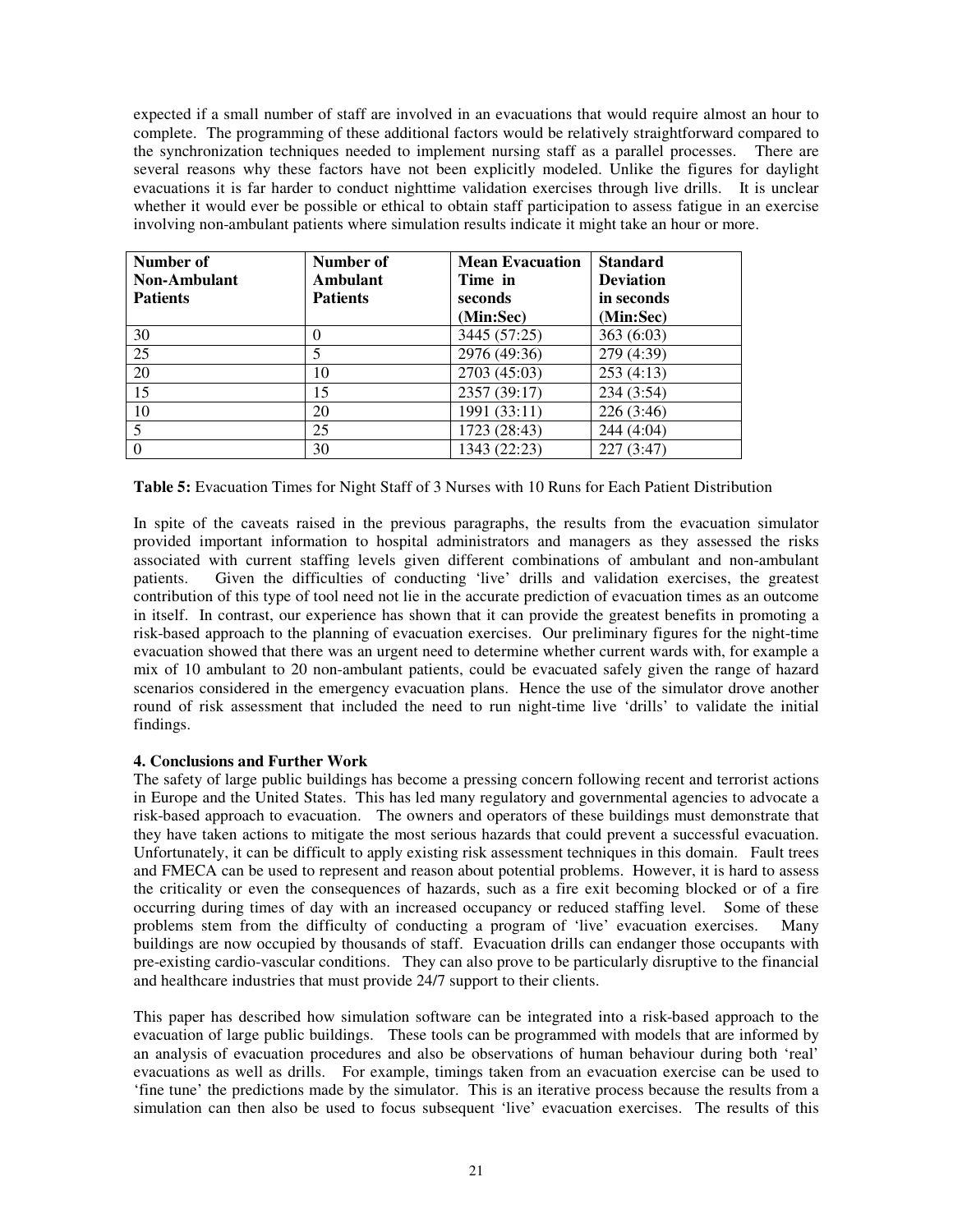process can then provide evidence for risk assessments that are structured using more conventional techniques, such as Fault Tree Analysis. The likelihood of particular combinations of hazardous events can be demonstrated by reference to previous accident reports and to live exercises. Where this information is partial or cannot ethically be obtained then computer-based simulations can be used.

Although this 'risk-based' approach to evacuation does not seem to have been explicitly written-up before, it shares much in common with the use of simulation in other engineering disciplines. We have, therefore, chosen to apply the technique in an innovative way by developing the Glasgow-Hospital Evacuation Simulator (G-HES) that is explicitly intended to model the evacuation of a large hospital building. This decision justified by the ethical and practical problems associated with 'live' exercises involving patients. These institutions also pose a considerable risk in terms of the relatively high frequency of fires and also the high potential consequences illustrated by several recent accidents. In many ways, these buildings pose extreme challenges. Occupant models must reflect the complex movement strategies that are devised to ensure that as many patients are moved as quickly as possible to a place of safety. The simulations must also consider the behaviour of other occupants including visitors and administrative staff. Finally, it is important to consider the impact of ambulant and non-ambulant patients where staff may be forced to first prepare patients to be evacuated and then move them using beds and wheelchairs.

We have implemented the G-HES using concurrent programming techniques to model nursing staff as they implement a horizontal evacuation strategy. This technique has been combined with independent route finding algorithms so that staff will automatically alter their actions to 'work around' their colleagues' activities. It is still possible, however, for contention to occur if colleagues try to move several patients along the same corridor. These algorithms also account for changes in strategy as fires spread to block previous evacuation routes. Again, however, the non-determinism in the application can capture periodic mistakes in which staff expose both themselves and patients to unnecessary risks, for instance, by moving down corridors that had previously been safe to navigate. G-HES can also be extended to use Monte Carlo techniques to determine the precise delays that are incurred as staff prepare patients to be moved and then move them away from a hazard. The rate of movement is nondeterministically assessed using speed distributions obtained by empirical studies of staff in the case study institution. Finally, the completed simulator has been applied to assess the amount of time that would be required to evacuate a mixed profile of ambulant and non-ambulant patients given the typical staffing levels both on day shifts and during the night. The results of this study illustrate the need for an iterative approach by motivating further 'live' evacuation drills to confirm the predicted results for nighttime evacuations. The insights obtained from the simulation proved to be crucial in justifying drills that might otherwise have been dismissed as unjustified given the ethical concerns over such exercises. Hence the simulators not only support a risk-based approach to evacuation planning, they also help to inform a risk-based approach to the planning of evacuation exercises.

# **References**

F. Ashraf, J. Johnston, C. McAdam, G. Mckinlay and M. Wilson, The Hospital Evacuation Simulator, Technical Report, Department of Computing Science, University of Glasgow, June 2005.

UK Atomic Energy Authority, A Technical Summary of the AEA Egress Code, technical report AET/NOIL/27812001/002(2), Issue 1, Warrington UK, 2002.

J.L. Bryan, Human behavior in the MGM Grand Hotel fire. Fire Journal. 76:37–48, March 1982.

UK Building Research Establishment, Evacuation Modeling: GridFlow and CRISP, Watford, UK, 2004. Available on: http://www.bre.co.uk/frs/

S. Chamberlain, M. Modarres and F. Mowrer, Compressed Natural Gas Bus Safety: A Qualitative and Quantitative Risk Assessment, Technical Report, Center for Technology Risk Studies, University of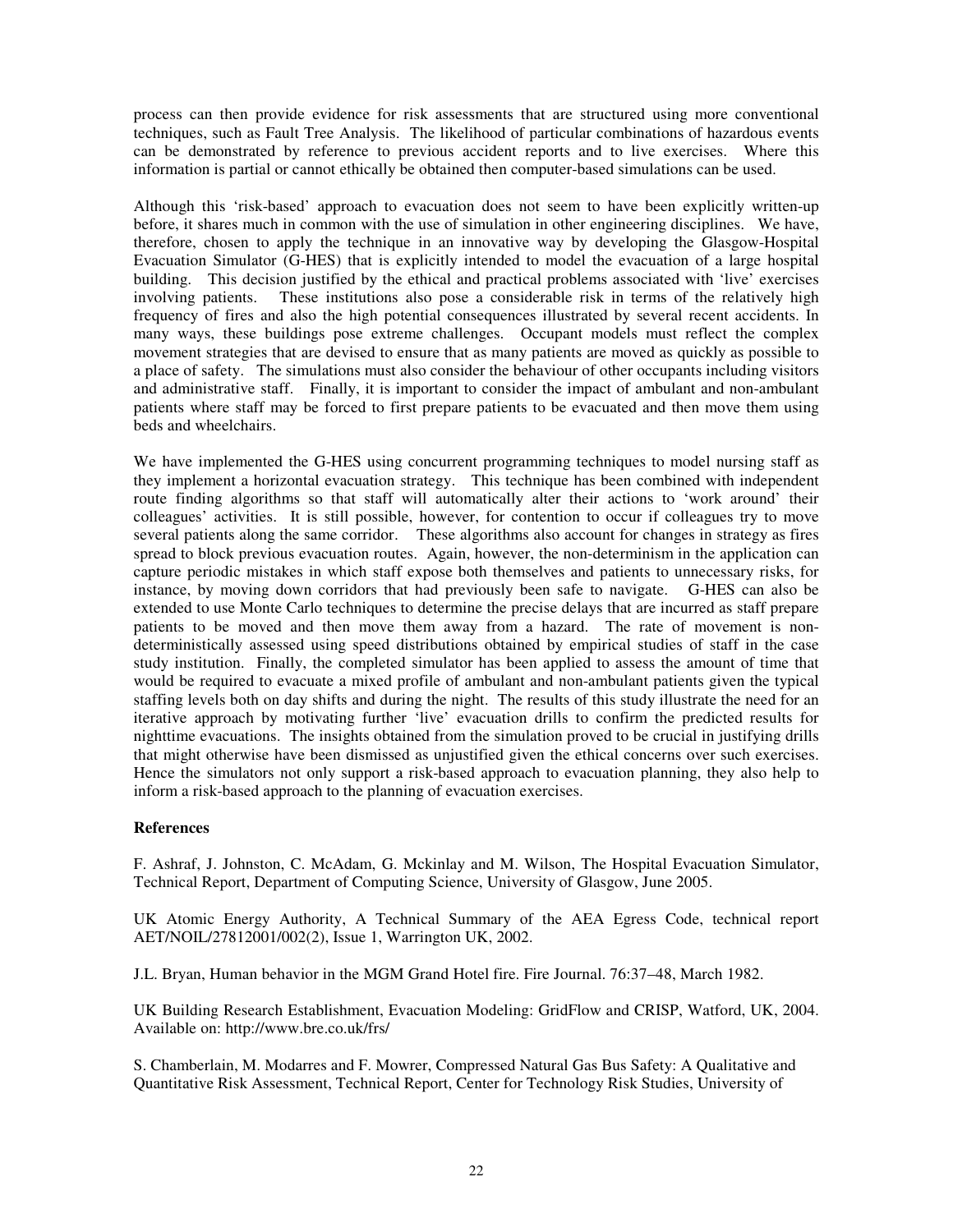Maryland, USA, CTRS-MC1-02, May 2002. Available on http://www.enre.umd.edu/ctrs/report.pdf, August 2005.

P. Edelman, E. Herz and L. Bickman, A model of behavior in fires applied to a nursing home fire. In: Canter D, ed. Fires and fire behavior. John Wiley and Sons, Chichester, UK, 1980.

S. Gwynne, E.R. Galea, J. Parke and J. Hickson, The Collection of Pre-Evacuation Times from Evacuation Trials Involving a Hospital Outpatient Area and a University Library Facility. In D. Evans (ed.) Proceedings of 7th IAFS Symposium WPI, USA, pp877-888, 2003.

International Association of Fire Chiefs, Healthcare Fire Safety Round Table Forum. Washington, DC, USA. 2004. Available on: http://www.fire.gov/newsletter/winter2005/IAFC\_RdTable/healthcare.pdf, August 2005.

M. Jafari, I. Bakhadyrov and A. Maher, Technological Advances in Evacuation Planning and Emergency Management: Current State of the Art, Technical Report to the Federal Highway Administration, EVAC-RU4474, Center for Advanced Infrastructure & Transportation (CAIT), Rutgers University, New Jersey, USA, March 2003. Accessed on http://www.cait.rutgers.edu/finalreports/EVAC-RU4474.pdf, August 2005.

C.W. Johnson, A Handbook of Accident and Incident Reporting, Glasgow University Press, Glasgow, 2003. Available on-line at: http://www.dcs.gla.ac.uk/~johnson/book

C.W. Johnson, Applying the Lessons of the Attack on the World Trade Center, 11<sup>th</sup> September 2001, to the Design and Use of Interactive Evacuation Simulations, In Proceedings of ACM CHI 2005, ACM Press, New York, USA, 651-660, 2005.

N. Latman, TCPP Personality Profile, In The Fourth Triennial International Fire and Cabin Safety Research Conference, 15-18 November 2004, Parque das Naçoes Conference Centre, Lisbon, Portugal, 2004.

P.M. McCarthy and K.A. Gaucher, Fire in the Operating Room—Developing a Fire Safety Plan, AORN Journal (Journal of the Association of Perioperative Registered Nurses), 79:3, March 2004.

H. Muir, Research into the factors influencing survival in aircraft accidents. The Aeronautical Journal, May 1996, 177-181.

M Owen, E Galea and P Lawrence, The EXODUS Evacuation Model Applied to Building Evacuation Scenarios. Journal of Fire Protection Engineering 1996, Vol.8(2), pp 65-86.

G. Proulx, Occupant Behaviour and Evacuation. Proceedings of the 9<sup>th</sup> International Fire Protection Symposium, Munich, 25-26, pp 219-232, 2001.

P.A. Thompson and E.W. Marchant, Computer and fluid modelling of evacuation. *Safety Sci* **18**, pp. 277–289, 1995.

D. Tong and D. Canter, The Decision to Evacuate: A study of Motivations which Contribute to Evacuation in the Event of Fire. Fire Safety Journal 9:257-265. 1985.

US Joint Commission on Accreditation of Healthcare Organizations, Preventing Surgical Fires*,* Sentinel Event Alert, Issue  $29$ ,  $24<sup>th</sup>$  June  $2003$ .

Accessed on http://www.jcaho.org/about+us/news+letters/sentinel+event+alert/sea\_29.htm, August 2005.